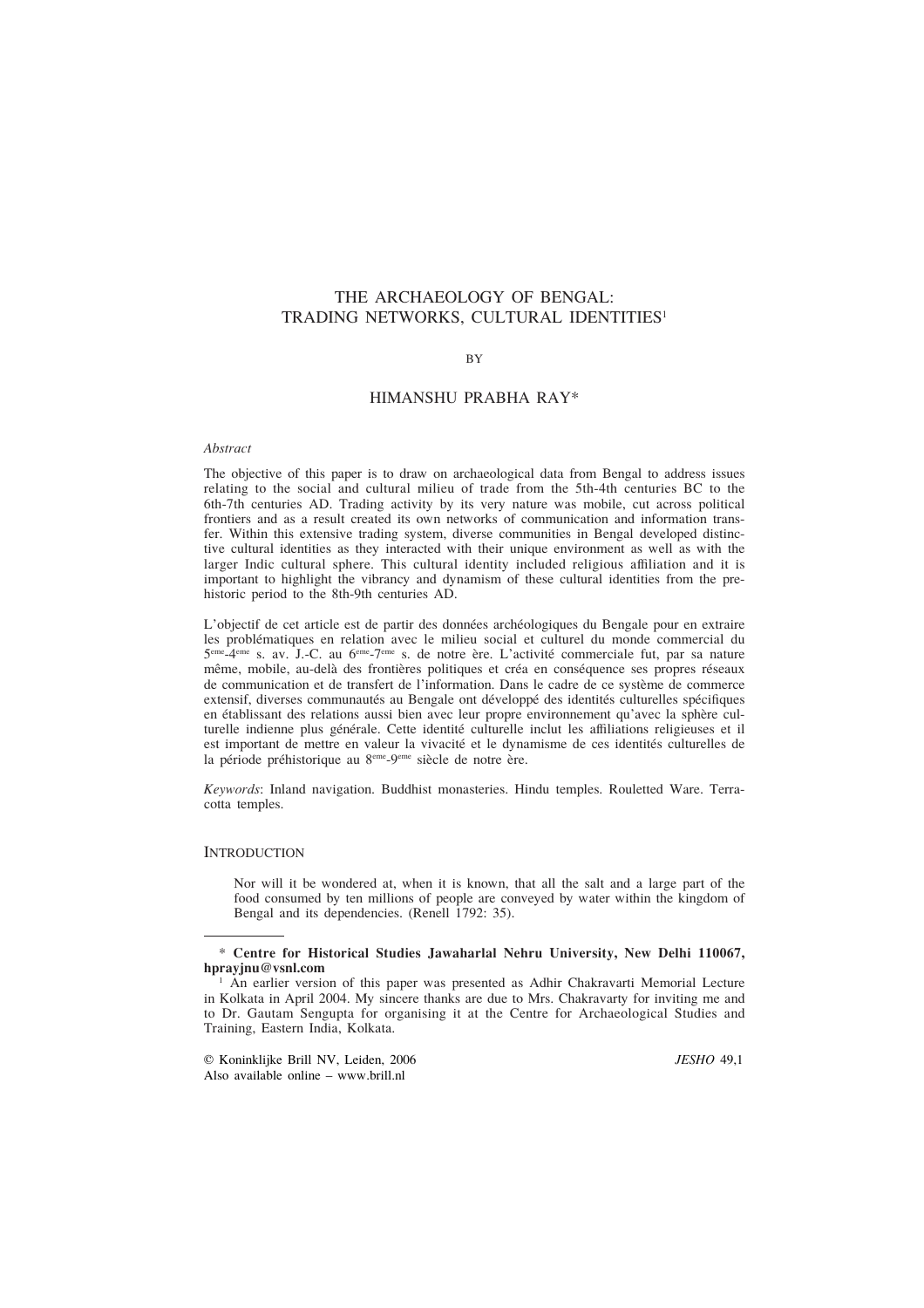Writing in 1792, Rennell was struck by the unique inland navigation network of Bengal and remarked on the brisk trade carried out throughout the region in boats. Salt, fish and rice have been the major resources of the region that have been transported through the inland network and traded in the historical period. To these must be added "the transport of commercial exports and imports, probably to the amount of two millions sterling per annum; the interchange of manufactures and products throughout the whole country" (Deloche 1994: 25). At present, in Bangladesh, the expression country-boat, synonymous with the Bengali term *nouka* "denotes any wooden non-mechanised craft used on inland waters, along the coast or in the Bay of Bengal." The sea-going boats found in the Chittagong area, ply as far as Myanmar, while a variety of watercraft carry goods and agricultural products to inland ports (Jansen et al., 1989: 72-3).

This fluvial network not only provided a distinctive environment throughout the early history of Bengal, but it also linked Bengal to the larger Ganga and Brahmaputra valley networks, on the one hand and the east coast and Bay of Bengal systems, on the other. I would like to draw attention to another distinguishing feature of the region—the brick temples with terracotta decoration (Mitra 2000-2003). What is particularly relevant for this paper is the depiction of boats on the brick temples, a distinctive feature in the history of temple building in the subcontinent. These boat representations date to the 18th-19th centuries and depict 62 panels showing riverboats and 53 panels with sailing vessels. The former category included houseboats, passenger and pleasure boats as also war boats, while the latter included European vessels (Deloche 1991). How are these boat depictions to be explained? A corresponding development was the enormous popularity of the mythological story of Kamale-Kamini glorifying the power of the goddess Candi. The story appeared in literature in the Candi Mangala Kavyas as early as the 13th century version of the poet Manik Datta and came to be known through several versions from 16th to 18th centuries. Story-tellers recited the Candi Mangala Kavyas at village gatherings and this undoubtedly influenced terracotta artists and *pata* scroll painters. In some Mangala Kavyas there are elaborate references to the wealth and fortune of merchants like Chand Saudagar and Dhanapati. This prosperity is also reflected in representations on temples, especially the temple of Sridharpur, the Lakshmi-Janardan temple at Dubrajpur and at Karkai, where merchants are shown in large boats accompanied by assistants and carrying cargoes, including animals (Haque 1980: 30-1).

There was a spurt in temple construction in Bengal from the 13th century onwards, with a marked concentration in the 18th and 19th centuries. Most of the temples were erected in areas closely linked to riverine trade and relate to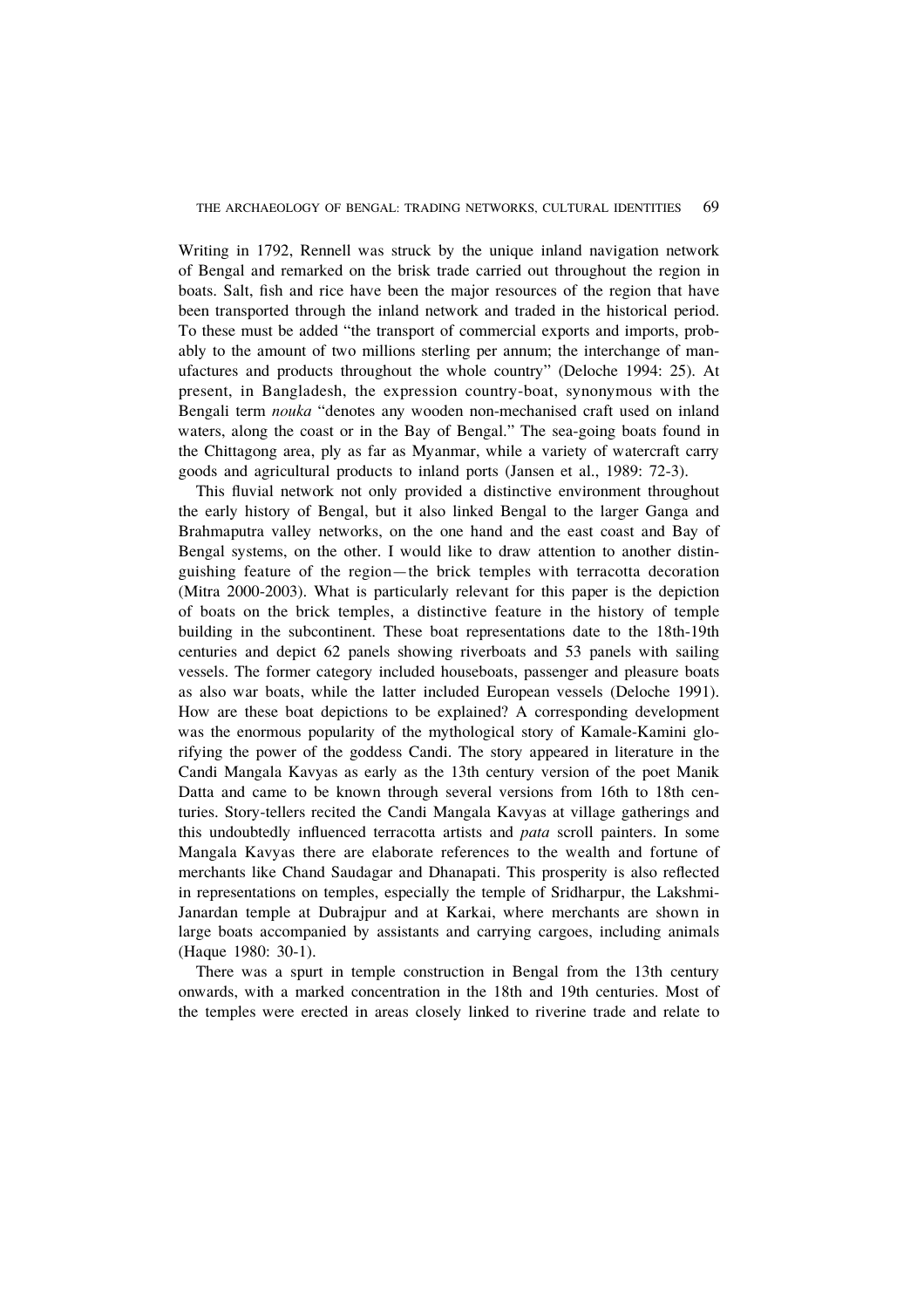the rise of a new middle class, as the shrines were located in or adjacent to the houses from which landholders governed their estates (Michell 1983: 8). An analysis of inscriptions found on the temples indicate donations made by several local zamindars or landlords, the raja family of Burdwan, Mallas at Bisnupur, queens, merchants and several private individuals. Thus it is evident that the terracotta temples not only provided connectivity between agrarian space and the inland navigation network in Bengal, but also provided cultural and religious identity to the emerging local elite. These temples have been studied for their architectural styles and terracotta decorations (McCutchion 1972; Michell 1983), but not as indicators of cultural identity of the newly emerging elite groups. The assumption is that these were later interventions in the medieval landscape of Bengal and owed their origin to religious movements, such as the Gaudiya Vaisnava movement led by Caitanyadeva (1486-1533). This contention may be debated on basis of archaeological data, which indicates a continuous temple-building tradition in Bengal from 5th-6th centuries to 14th-15th centuries AD as evident from archaeological sources (Sengupta and Chakraborty 2002: 395-413).

Thus the importance of the inland navigation system in the economic and cultural life of the region is undeniable in the 18th century and continued even after the rail links were established with Bengal around 1880s—so are we to assume that this network was an 18th century development? Historians of ancient Bengal scarcely refer to the waterways of the region. Instead the focus has been on agrarian history (Sharma 1965), development of urban centres and emergence of the state (Chattopadyaya 1994). Social and cultural change is generally attributed to an external agency, be it polities such as the Mauryas or the Guptas or else economic intervention, as in the case of Roman trade based on finds of so-called 'imported' pottery such as Rouletted Ware and other material artefacts (Mukherjee 1996: 181-192; Chakrabarti 2001: 155). Even religious and culture change is attributed to movements of brahmanas from north India at the behest of the newly emergent regional states, who were in turn instrumental in evolving a syncretic Puranic religion (Kunal Chakrabarti 2001: 118).

Traditionally, two broad trends have influenced historical studies on ancient India, including Bengal, in the post-Independence period: one is the Marxist school, which supports the Indian Feudalism theory.<sup>2</sup> The paradigm opposing

<sup>&</sup>lt;sup>2</sup> This credits the introduction of iron around 1000 BC with expansion of agriculture and production of a 'surplus' in the middle Ganga valley. This surplus was then invested in trad-ing ventures, which emerged around the middle of the first millennium BC. Trade with the Roman Empire led to the development of urban centers in the early centuries of the Christian Era, but with the decline of the Roman Empire and consequently its trade with India, these towns and cities were abandoned. A period of agrarian expansion and self-sufficient village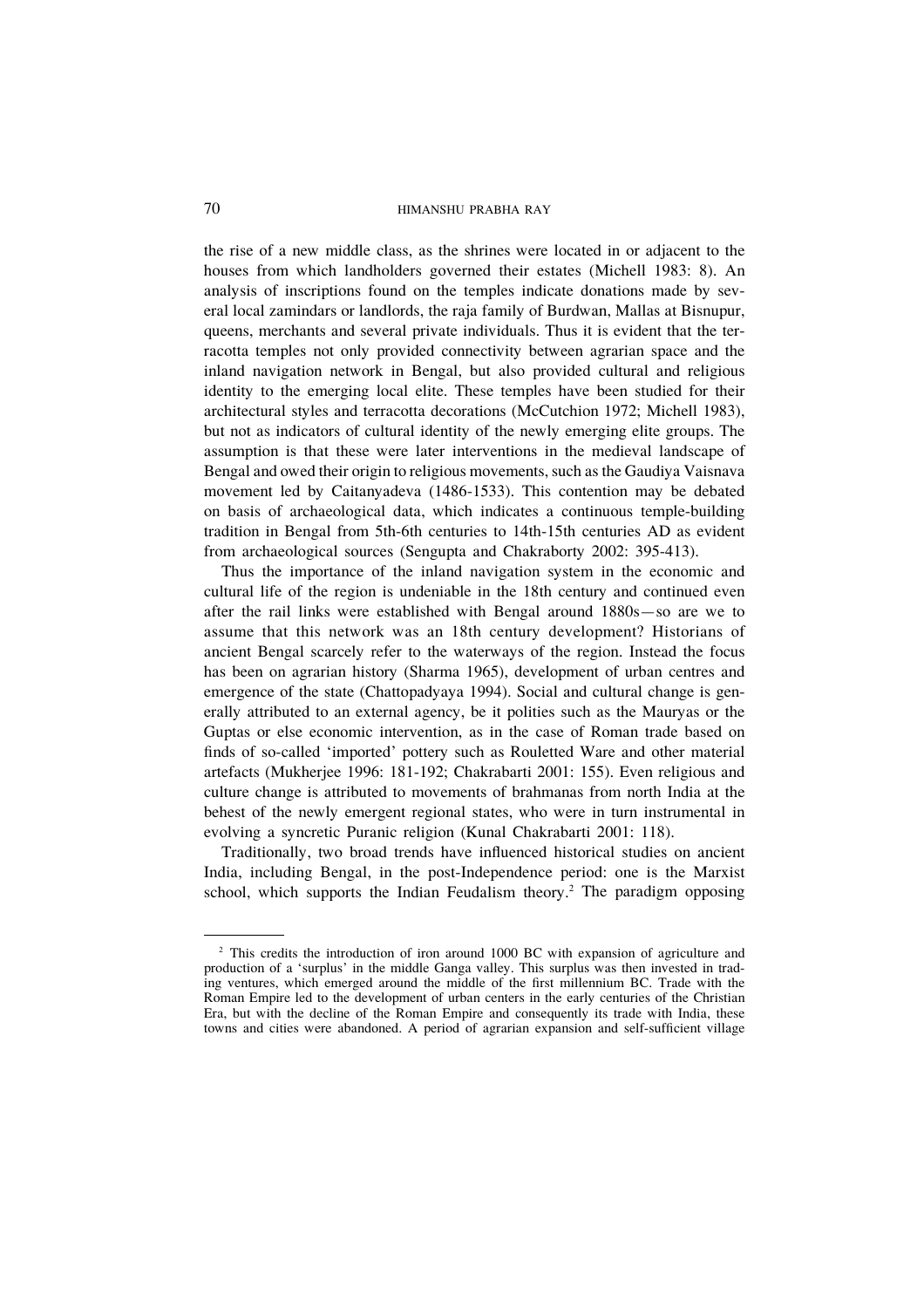the theory of Indian Feudalism emphasises the centrality of the political structure in initiating change and suggests three discontinuous phases of urbanisation around which other economic activities coalesced. These phases have been defined as the Harappan (3rd-2rd millennium BC), Early Historic (600 BC to 3rd-4th centuries AD) and Early Medieval (6th-7th—12th-13th) periods.<sup>3</sup> Three major historical processes have been postulated for the early medieval period within this framework: expansion of state society; assimilation and acculturation of tribal peoples; and integration of local religious cults and practices within the Brahmanical fold.

My research over the last several years presents a different picture. It underscores the role of polity, economic activity and religion as three competing spheres of power and control, whose complex interaction provided vibrancy to the historical process. It thus questions prioritising one sphere over the other, whether it is the state or agricultural development or trade. Secondly, my study underlines the autonomy of religion and stresses the close association between religious centres and the community. The crucial evidence provided by archaeology accentuates the multivocality of religious structures and negotiations between different groups. Thus the archaeological study of religious architecture indicates a diverse landscape and the coexistence of the Hindu temple with Buddhist monastic centres and other local and regional cults. Religious groups functioned at multiple levels and interacted with communities in a variety of ways, rather than simply as agents of political legitimisation (Ray 1986; 1994; 2003; Ray and Sinopoli 2004).

In this paper, I would like to introduce the results of my work as they relate to the cultural and social milieu of Bengal from the 5th-4th centuries BC to the 6th-7th centuries AD. In contrast to the rural/urban dichotomy and early historic/ early medieval disjunction supported by both Sharma and Chattopadyaya, this paper highlights the centrality of the community in the study of the past and continuity in the settlement pattern as evident from the archaeological record. It is significant that while archaeological data and distribution networks

economy followed, lasting until 1000 AD when foreign trade revived under the Arabs (Sharma 1965).

<sup>&</sup>lt;sup>3</sup> The period between the 6th-7th and 12th-13th centuries showed developments vastly different from the society of the earlier period. "State formation was a crucial agent of change in this respect, in the sense that it brought a measure of cohesion among local elements of culture by providing them a focus" (Chattopadyaya 1994: 35). While urban centers were characterized as centers of political power, surrounded by large agricultural hinterlands and located along trade routes in the Early Historic period, the character of these urban centers changed in the early medieval period into "nodal points in local exchange networks," (Chattopadyaya 1994: 181).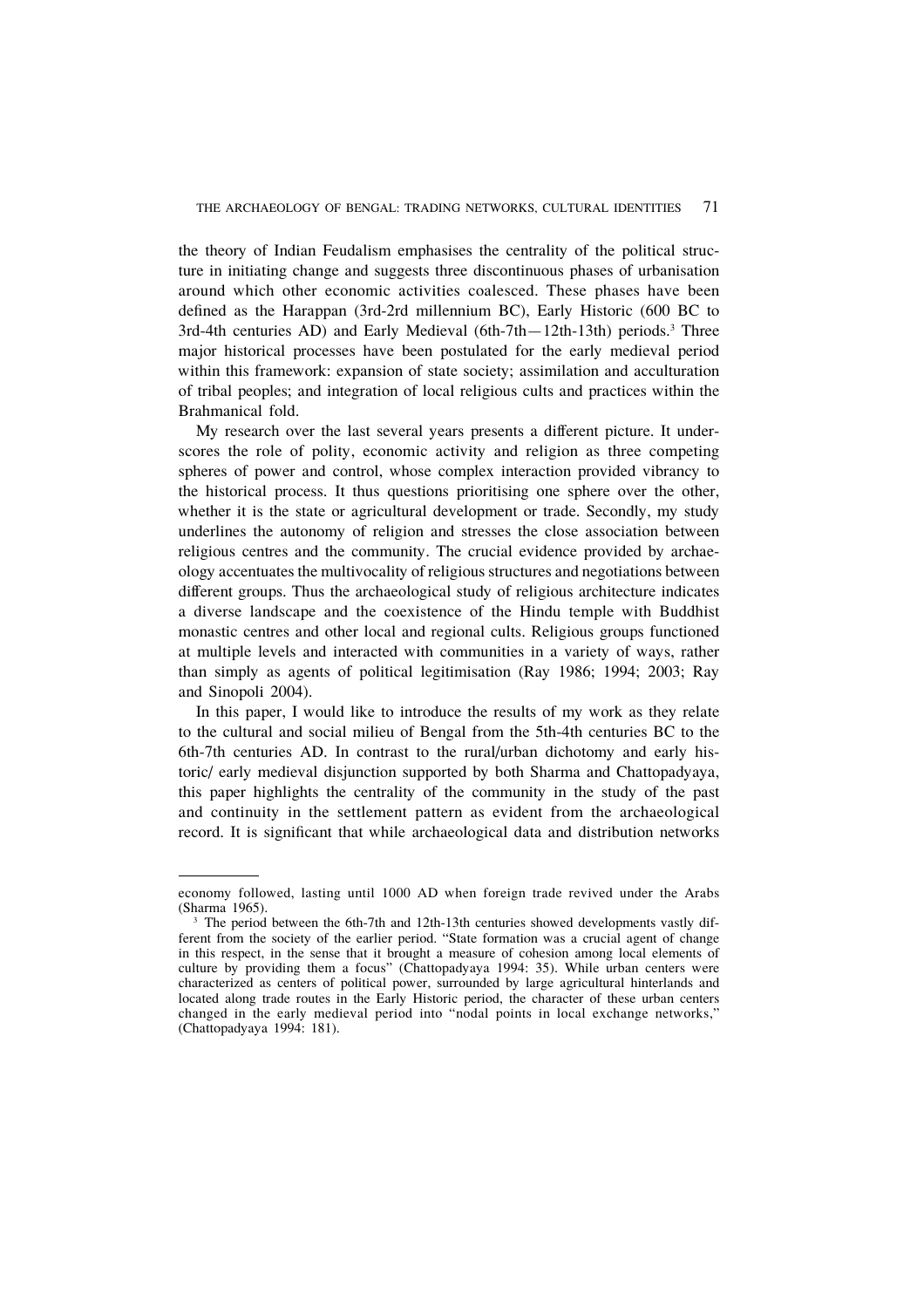of ceramics indicate local, regional and oceanic interaction in Bengal, starting from at least the third-second centuries BC onwards, if not earlier, inscriptions are largely silent about trading activities until well into the 5th-6th centuries AD.

Several communities are in evidence in different parts of the subcontinent and Bengal is no exception, though only a few of these find mention in inscriptions or textual sources. These include fishing and sailing communities, traders, craft persons, religious clergy and ruling groups. There are hierarchies both within the groups as well as cutting across these communities, but it would be naïve to support the claim that the state controlled all economic and religious activities. Trade involved a complex range of transactions, with gifts to those in authority, and prestige commodities required by powerful groups and residents of cities at one end of the scale, while barter and monetary exchanges were the norm at the local and regional level. The state tapped revenues from trade by taxing the sale of commodities at entry points to the city or in designated markets. Merchants and traders in some cases certainly owned ships and watercraft, but they neither manned nor sailed these. More often, however, goods and cargoes were entrusted to the captain of the vessel who was then responsible for their sale and profit. Given the centrality of inland navigation in Bengal it is imperative that any discussion on trade and trading networks should include fishing and sailing communities within its purview.

It is also apparent that these diverse groups owed allegiance to a variety of belief systems, which continued to evolve, change and co-exist, but which were by no means subsumed or integrated within a homogenising Sanskritic culture. The religious background of early Bengal has been studied around two axes, one with reference to Buddhism, often suggesting its close links with trading groups and the second indicating that a number of autonomous and fragmented traditions existed, which centred on the worship of local goddesses. A semblance of homogeneity and transformation to a distinctive Puranic form of worship is said to have appeared in Bengal only when brahmanas established a social order by the early medieval period (Kunal Chakrabarti 2001: 2). Chakrabarti argues that though there is evidence for early temples in Bengal, these were no more than local centres of worship, which eventually decayed due to lack of patronage or were destroyed by Muslim invaders (Kunal Chakrabarti 2001: 306).

In contrast, this paper emphasises the role of religious architecture as a ritual instrument that integrated individuals and communities into a social fabric. It is significant that while the origin myths of most of the temples associate their founding with a royal patron, yet there is little historical evidence for this during most of their existence and instead several communities claim special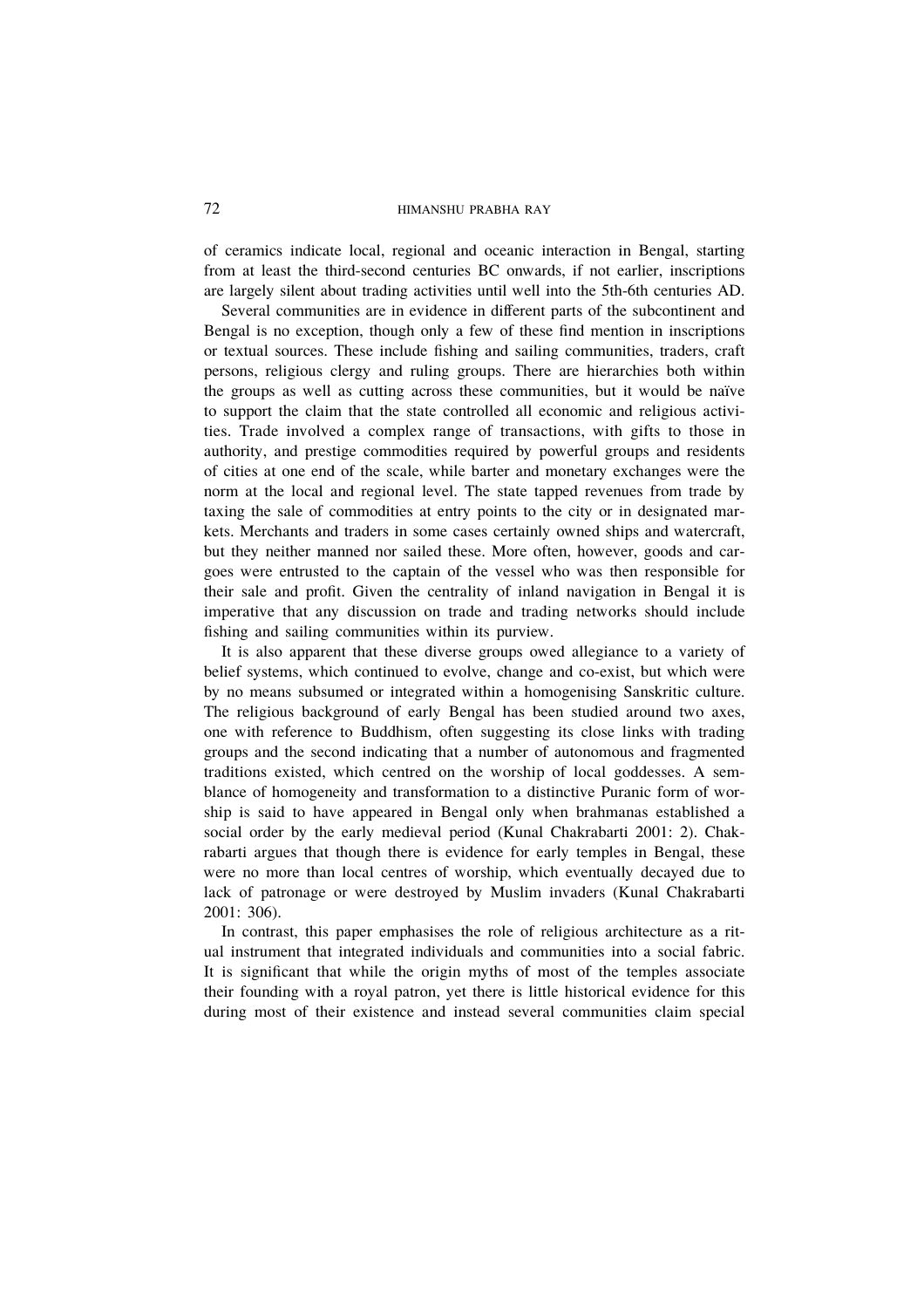relationship with the deity (Meister 2000: 24). In contrast to the conventional linear development from Buddhist caitya to Hindu temple, archaeological data establishes that both the Buddhist caitya and the Hindu temple were contemporaneous in 3rd-1st centuries BC and shared sacred space with a diverse range of domestic, local and regional cults. Clearly there is a need to re-examine entrenched orthodoxy in the writing of ancient Indian history.

This paper focuses on archaeological data from Bengal and re-evaluates it at multiple levels both spatially and chronologically. It starts with a discussion of the archaeological data and highlights continuity of settlement as evident in the record. It then moves on to the unique environment of Bengal, which located the region in at least two spheres of interaction, i.e. that of the Ganga valley and the other of the Bay of Bengal and traces the development of trading patterns in these. The final section draws on archaeological evidence for terracotta figurines, sculptures and religious architecture to underscore the diverse sacred landscape that provided anchorage and means of cultural identity to the communities.

## THE ARCHAEOLOGICAL INPUTS

The issues that I would like to raise are what is the earliest archaeological evidence of human settlement in Bengal? How are we to understand these archaeological beginnings in the context of the oft repeated disparaging references to Vanga as the land of outcastes and barbarians (*vratyas* and *mlecchas*) in later Vedic literature? Are we to understand that Bengal was an isolated zone until it was brought into a homogenised Brahmanical culture as a result of movement of *brahmanas* from north India in the 4th-5th centuries AD? Clearly this is an untenable position, since in eastern India, Paisra in the Kharagpur range near Munger in Bihar has provided a 7th millennium BC evidence for prehistoric settlement in the region. The earliest human settlement in Bengal is dated roughly from 1700/1600 BC onwards as evident from the distribution of Black-and-Red Ware sites in lower Bengal and elsewhere dating from around 1500 BC (Dutta 2000: 86-91). Rice cultivating, iron using village settlements are largely documented in the region of Radha to the west of the river Bhagirathi. In addition to the characteristic Black-and-Red pottery found at these sites the widespread occurrence of iron slag, copper objects, Neolithic celts and beads of semi-precious stones indicate the involvement of these sites in local and regional trade and exchange networks (Chakrabarti 2001: 105, 122).

The distribution pattern of early sites dated to around the 5th-4th centuries BC indicates that almost all the historical regions in Bengal had been occupied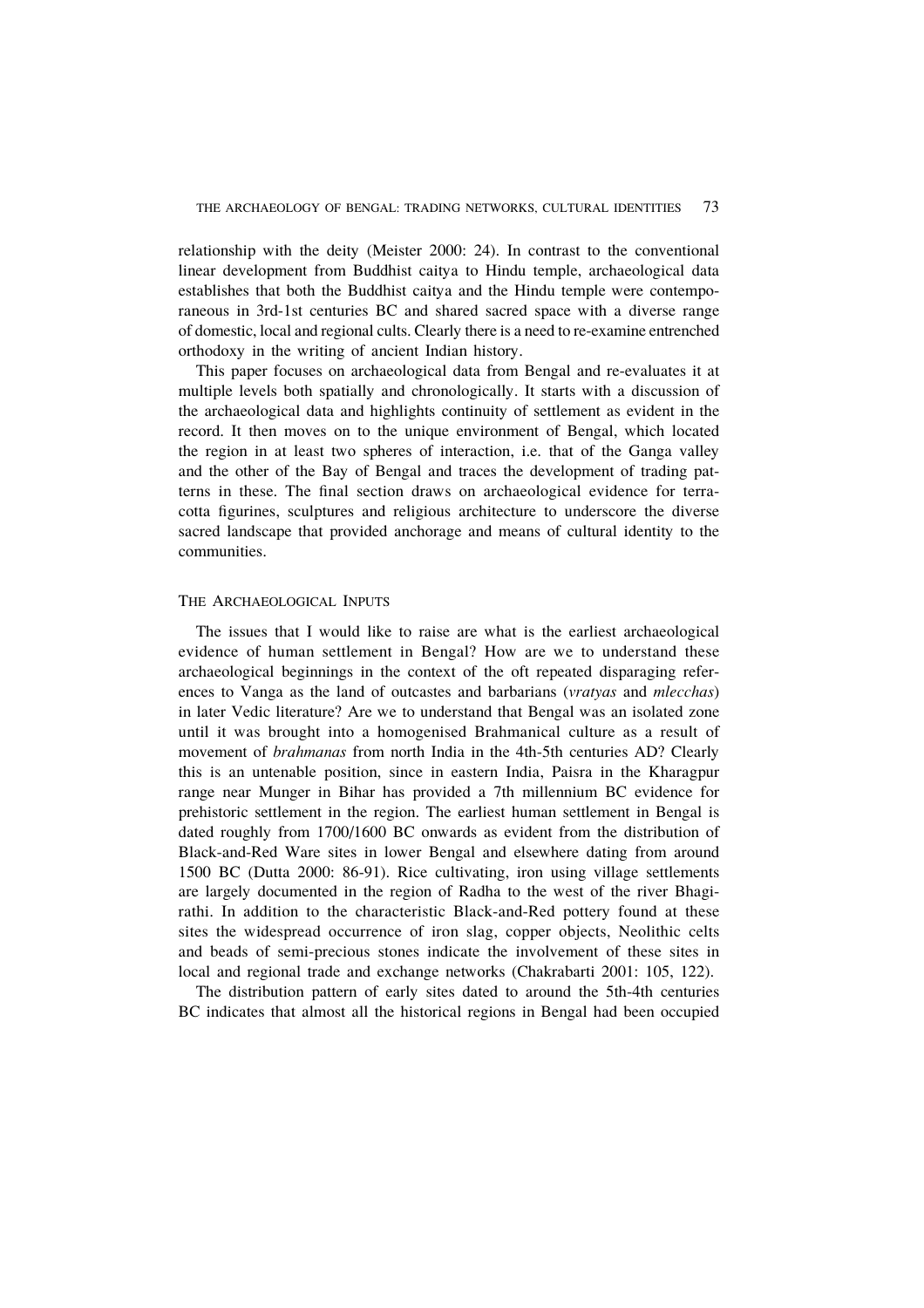and interacted not only with each other but also with a large hinterland. A study of beads from Chandraketugarh shows that the circular disc cylinder and short circular beads in banded agate form a large proportion of the total bead assemblage and that these were carried along the riverine routes. Chandraketugarh belonged to two different cultural currents, one a pan-Indian bead-making tradition and the other the east coast and Southeast Asian tradition (Chakraborty 1995-96: 40). How is this trading activity to be defined and understood?

Before I move to a discussion of the nature of trade and trading activity, I would like to briefly draw attention to at least three major sites, which show continued settlement over a long period of time. Though eleven major riverine sites have been identified along the original flow of the Ganga from Boral to Mandirtala (Chakrabarti 2001: 152), the site of Chandraketugarh, 38 kilometres north-east of Kolkata is the largest site in the area. It is situated on the moribund delta of the Ganga-Brahmaputra river system adjacent to the almost dried up course of the river Vidhyadhari, once a large tributary of the Bhagirathi. The site includes a series of mounds within an area of 3-5 square kilometres scattered in the villages of Devalaya, Hadipur, Berachampa, Shanpukur, Jhikra, etc. encircled by a huge earthen rampart wall. The sacred complex at the site was unearthed at the northern mound known as Khana Mihirer Dhipi and comprised of a massive brick temple. It is suggested that as compared to Harinarayanpur located further south, Chandraketugarh grew into the largest site of the area on account of better access to freshwater resources and control of waterways (Chakraborty 2002: 154). The site continued to be occupied from the 5th-4th centuries BC to the 10th century AD.

Another region that continued to play a crucial role in the early history of Bengal was Pundravardhana with Mahasthangarh as a major centre until the 13th century when the political focus shifted somewhat south to the Gaur-Pandua area. In the 12th-13th centuries at least three of the Pala kings adopted the title of Gaudesvara or lord of Gaur. This area formed a part of a larger trading network with routes traversing through the Brahmaputra valley of Assam to Tibet, upper Burma and China. In addition, it was linked via the lower Bengal coast to the Bay of Bengal coastal system, viz. Arakan and the Irrawaddy valley on the east and the Andhra, Tamil and Sri Lankan coasts to the south (*The Periplus Maris Erythreaei*, sections 60-66). Its strategic location at one end of the Ganga river system provided Pundravardhana access to the ancient historical network of the Ganga plains.

Archaeological excavations conducted at Mahasthangarh for the last one decade have placed the site in a firmer chronological framework. The site of Mahasthangarh was settled on a slightly elevated spot on the western bank of the Karatoya, a major artery of communication, in an un-flooded area at the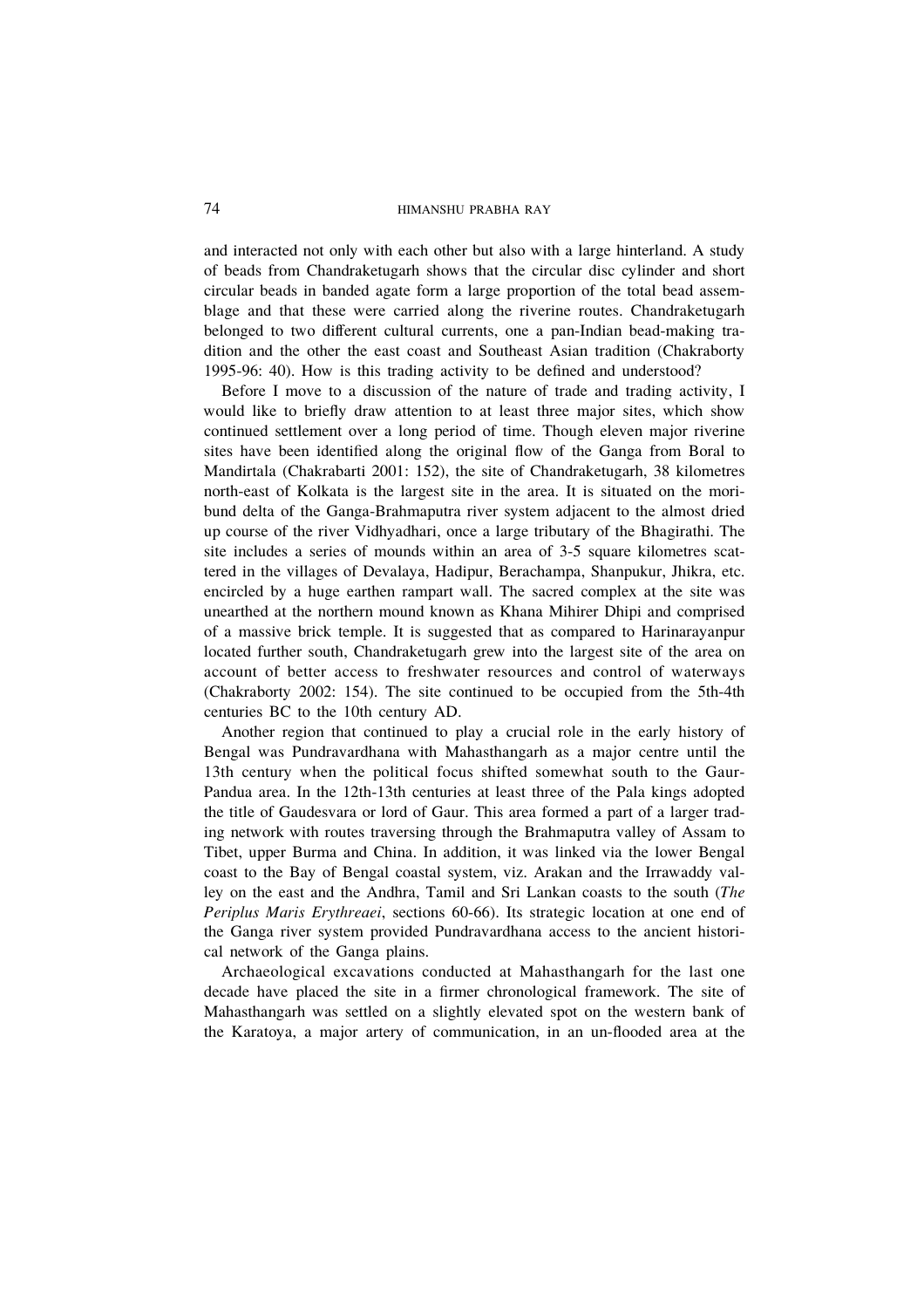limit between the Barind to the West and the lower terraces of the Jamuna basin to the East. This was a prosperous environment for rich and diversified agriculture. The 11 deep layers of excavations from the foundation of the site to the late 2nd century AD have been grouped into three cultural phases: The "Early settlement," late 4th/early 3rd century-early 2nd century BC (levels 1 to 4), the "Capital City," early 2nd century BC-mid-1st century BC (levels 5 to 8), and the "Pause," mid-1st century BC-2nd century AD (levels 9 to 11). This third phase in the evolution of the settlement extended from the mid-1st century BC (end of the Capital City) to the last quarter of the 2nd century AD. The inhabitants of Mahasthangarh were still skilfully active and were rather wealthy if one assesses their constructions. On the contrary, the cultural remains of the same period are rather poor and indeterminate—at least in comparison to similar and contemporary cultural data from other centres in the Ganga valley (Salles 2004: 201). It is significant that the 'lean' period from 1st century BC to 2nd century AD at Mahasthangarh corresponds to a 'rich' period further south at Chandraketugarh as evident from the larger numbers of finds of Rouletted Ware shards as will be argued later. It is also evident that the earliest settlement at Mahasthangarh was a small and obscure village and as yet there is little justification for the traditional assumption that from its very beginning, Mahasthangarh was founded by the Mauryas as their eastern capital. Another significant result of the excavations was the change in the nature of settlement around early 2nd century BC that coincided with the occurrence of moulded terracotta plaques (Salles 2002: 536). I will discuss both the dating of the Rouletted Ware and the cultural significance of the terracotta moulded plaques again somewhat later, here I would like to summarise briefly the results from another archaeological site.

The site of Mangalkot is located on the right bank of the river Kunur in Burdwan district and dates from 1200 BC to the 17th century AD, the earliest settlement dating from 1200 to 600 BC provided evidence for the use of iron, both wild and domesticated animals and consumption of rice. Period IV dating from the 1st century BC to AD 400 was the most prosperous at the site and in addition to large scale structural remains yielded a large number of inscribed and un-inscribed seals, sealings and coins. Faunal analysis from the site is particularly significant for this paper as it shows that one of the major items of food right from the beginning of the settlement consisted of fish, carp and tortoise (Ray and Mukherjee 1992: 107-34).

Thus to reiterate, the distribution pattern of early sites dated to around the 5th-4th centuries BC indicates that almost all historical regions in Bengal had been occupied and interacted not only with each other, but also with a large hinterland. There is a continuity of settlement at major sites such as Chandraketugarh until the 10th century AD, and Mahasthangarh until the 12th century AD. In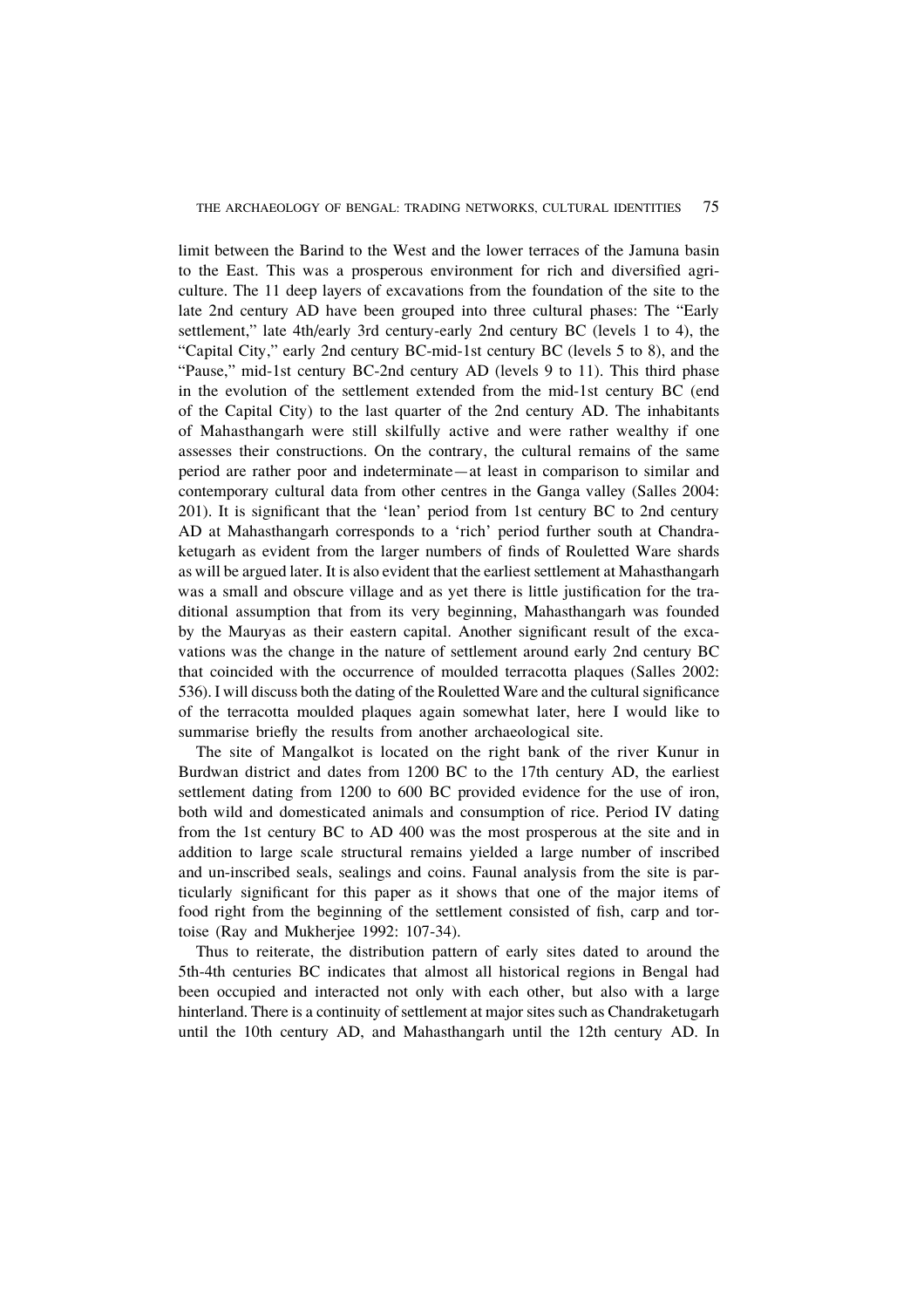spite of this wealth of archaeological data, certain glaring omissions stand out. With the exception of Mangalkot, there is an almost total absence of data on ancient flora and fauna, especially fish remains from archaeological explorations and excavations in the region and hence it is difficult to probe further issues related to man-land and man-water-system relationships.

Fishing has been the traditional occupation of coastal and riverine populations in South Asia from the prehistoric period onwards, though fishing communities are seldom represented in literary sources and their presence in the archaeological record has only recently been noticed. Perhaps the earliest evidence of fishing communities in South Asia comes from Sri Lanka. Mantai has provided evidence for exploitation of marine resources such as various molluscs, fish, sea turtles, dolphin and so on in the prehistoric Mesolithic phase dating to the beginning of the 2nd millennium BC (Prickett-Fernando 1990: 115). Comparable dates are available from late prehistoric sites in western India. Thus the role of fishing in wide-spectrum resource use starting from the prehistoric period onwards is gradually being recognised, but remains to be studied in the context of Bengal.

Another much neglected aspect of man-land relationship relates to rice cultivation, which in historical literature is said to result from the use of iron in the middle Ganga valley in the first millennium BC and to have expanded from there eastward. It is seldom recognised that Asian rice is typically grown in two contrasting situations, viz. in intensively cultivated lowland fields and secondly in upland areas as a part of a shifting agricultural regime (Glover and Higham 1996: 413-4). Archaeological excavations in the last few decades have established the presence of "well-established village cultures based on the cultivation of two crops a year by rotation method" in the Ganga basin as early as 2000 BC in Bihar. Rice cultivation is attested to at sites such as Pandu Rajar Dhibi dated from 1100 to 700 BC in the Ajay valley and Mahishdal in Birbhum district (Singh 2002: 146).

It is accepted by archaeologists that the shift from animal diet to plant food resulted in a demand for salt, which was no longer available through intake of meat. Salt also formed a crucial component in ancient medical prescriptions and had several practical applications such as the curing of hides. Rennell's account does mention transportation of salt through the waterways and at present salt is produced in Cox's Bazar area in Bangladesh (Jansen et al., 1989). In the historical period, seawater was an important source for obtaining this essential commodity, yet so little data is available on it in Bengal.

Another important marine resource that occurs in the historical period is the cowrie or the shell of the gastropod *Cypraea moneta* gathered in the shallow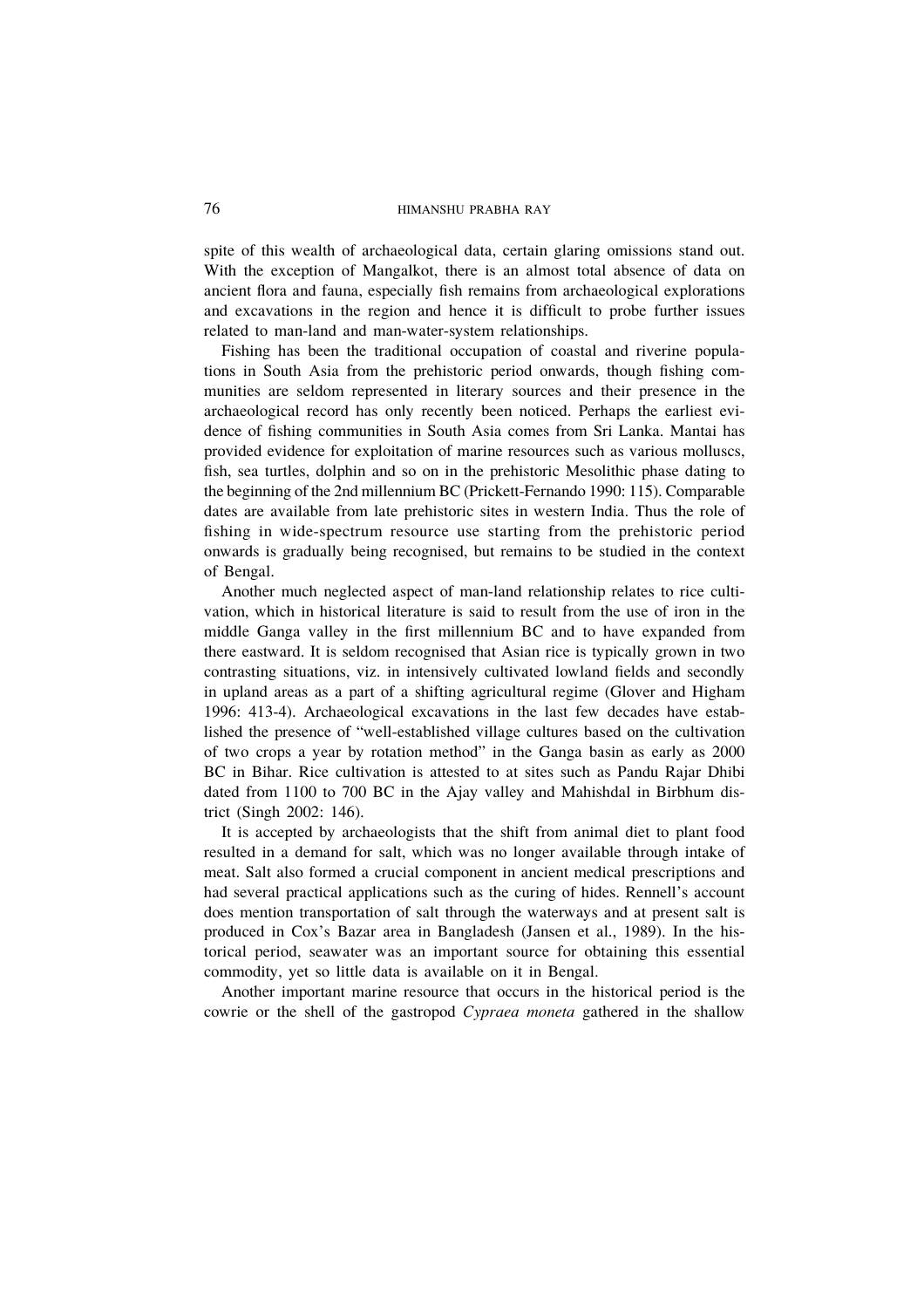waters of the Maldive islands. Some other species are native to East Asia and hence the issue of source of cowries found extensively in South and Southeast Asia remains problematic. In the 2nd millennium BC, these occur as far apart as Harappan sites in north-west India and prehistoric sites in north China (Wicks 1992: 308-310). Cowries were widely used in the historical period and continued in circulation in different parts of the Indian Ocean well into the 20th century. In the middle Ganga valley, excavations at Masaon (Ghazipur district) brought to light a hoard of 3,000 cowries in a pot in levels dated between 600 and 200 BC. Cowries were also recovered from the Iron Age horizon at the site of Khajuri (Allahabad district). The Mahasthan inscription from eastern India of the 3rd-2nd centuries BC refers to aid in the form of *kakanis* and *gandakas*, i.e. low denomination coins and perhaps cowries respectively.

Thus from the above survey of archaeological sites in Bengal it is evident that marine and riverine resources were utilised at least from the 3rd-2nd centuries BC onwards. How was this system organised? While textual data on the organisation of trading activity in Bengal is limited, 4th-5th century copper plate charters refer to the association of several occupational groups such as the chief artisan (*prathama kulika*), chief scribe (*prathama kayastha*), the caravaneer (*sarthavaha*) and the chief merchant (*nagara sresthi*) in the administrative procedures. Nor are these mere stereotypes, as several land grants record specific names of officials involved. For example, the first four Damodarpur copper plates of the time of Kumaragupta I (444 AD) refer to the *nagara sresthi* Dhrtipala, *sarthavaha* Bandhumitra, *prathama kulika* Dhrtimitra and *prathama kayastha* Sambapala, while a different set of names is given in plate 5 (Basak 1919-20: 113-45).

### THE LANDSCAPE AND TRADE PATTERNS

In support of my hypothesis that rivers have always played a major role in the cultural life of Bengal, let me start by drawing attention to the earliest copper plate charters dating from the 4th-5th centuries onwards. These have often been used for the study of expansion of agrarian settlements in Bengal (Morrison 1970), but what is relevant for this paper are the frequent references to rivers, rivulets, channels, tanks and reservoirs as boundary markers. These not only provide details of the network of rivers and canals, but also include details such as posts to fasten boats (*Naudandaka-sima*, Faridpur copper plate inscription of Dharmaditya, Mukherji and Maity 1967: 82).

Another example of this is the Gunaighar copper plate inscription of Vainyagupta dated to AD 507. It defines the markers for the lands belonging to the monastery as follows: the channel between the two landing places of boats at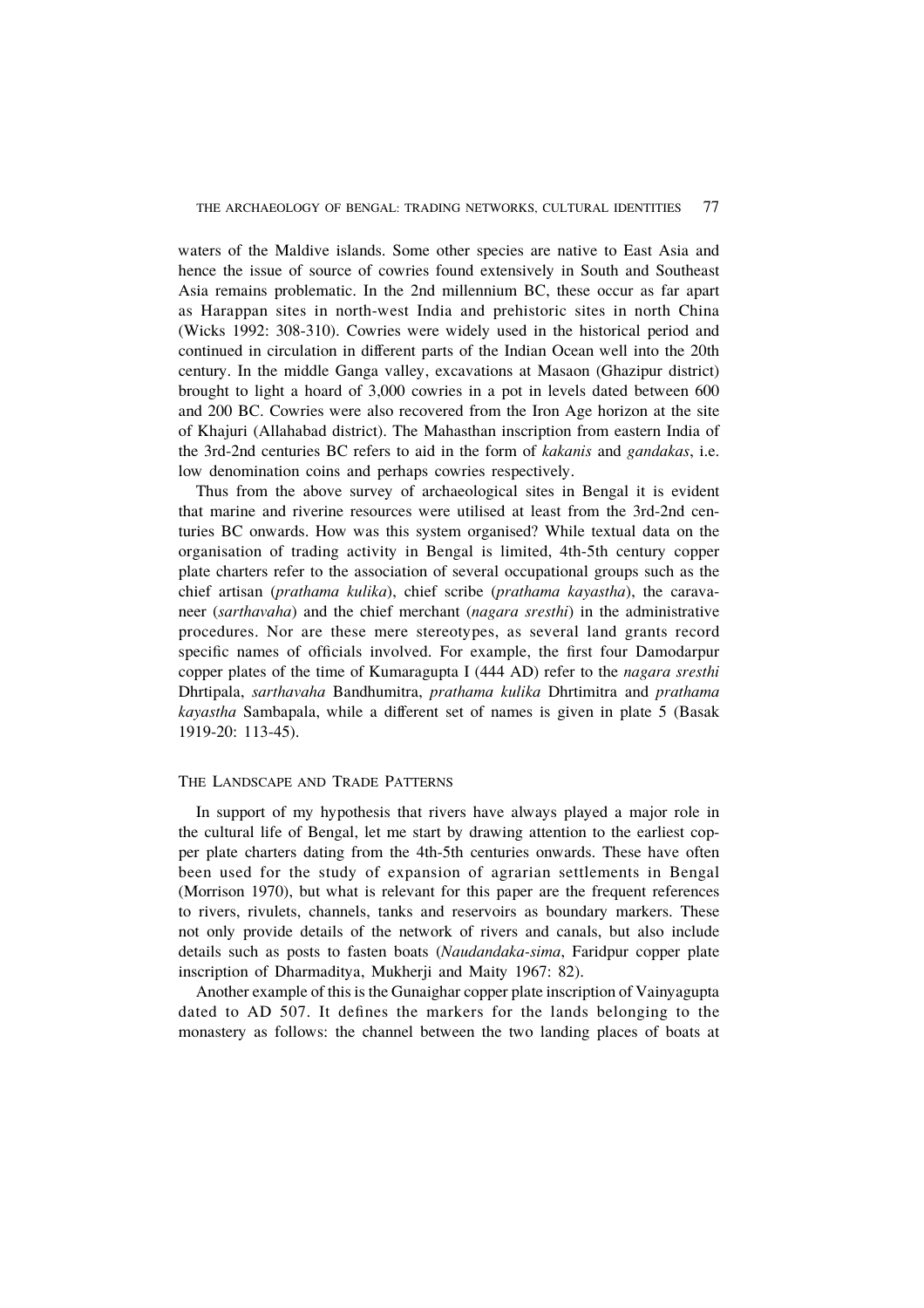Chudamani and Nagarasri to the east; to the west the land belonging to the temple of Pradyumnesvara; to the north the channel leading to the landing places of boats at Pradamara and to the south, the channel open to boats connected to the tank of Ganesvara villala (Mukherji and Maity 1967: 65-70). Similarly the Faridpur copper plate of Dharmaditya refers to '*trighattika*' or three landing places for watercraft (Sircar 1965/1993: 344). An eighth century AD inscription of Bhavadeva states that his palace was located high on a hill, the base of which was washed by a river where elephants bathed and boats passed to and fro (Sircar 1951: 87).

By the sixth century Bengal is described as a region bordering the eastern sea (*praksamudra*) in the Faridpur copper plates of Dharmaditya and by the eighth century Dharmapala Deva announces his control of the oceans 'forming the encircling ditches of the earth'. The Khalimpur charters of the king were issued from Pataliputra 'where a variety of boats had formed a bridge on the Bhagirathi' (*Nanavidha-nauvataka-sampadita-setubandha* Kielhorn 1896-7: 243- 54). By the tenth century AD the Bay of Bengal had acquired a territorial identity as indicated by the use of the term Vangasagara in the Madanpur copper plate charter of Srichandra (Sircar 1949: 337-9). From this profusion of varied imagery it is evident that the rivers formed a part of the cultural landscape of the communities in Bengal from at least the 4th-5th centuries AD, if not earlier and there was a vibrant transportation network along the rivers.

I should also draw attention to the overlapping frontiers between Bengal and the kingdom of Arakan lying on its eastern edge, which saw cultural and religious interaction between Arakan and Bengal on the one hand and Burma and mainland Southeast Asia on the other. It is significant that stone and copper plate inscriptions of the Candra dynasty that ruled Arakan from circa 454 to 600 AD were found from the ruins of stupas and indicate that at this time Arakan was looking to Bengal for models of kingship and administration. In addition to adopting the format of the copper plate grants as prevalent in Bengal, Bhuticandra's inscription (496-520) also incorporates several words known from Bengal such as *jola* (channel) and *khalla* (canal) (Sircar 1957: 109; Sircar 1967: 61-6). In contrast to the copper plate charters of the Candras their coinage struck in silver was closely related to that of Southeast Asia (Wicks 1992: 86).

Historically Bengal has been divided into four subdivisions, i.e. Pundravardhana (north Bengal including Rajshahi, Bugura, Dinajpur areas), Radha (areas to the west of the present Bhagirathi), Vanga or central deltaic region and Samatata (areas to the east of the Meghna). It may be underlined that the coast is by no means a homogenous landscape and may be divided into four different sections, viz. the lower course of the Hooghly, the Sundarban coast, the mouths of the Padma and the Brahmaputra and finally the Cattagrama coast. A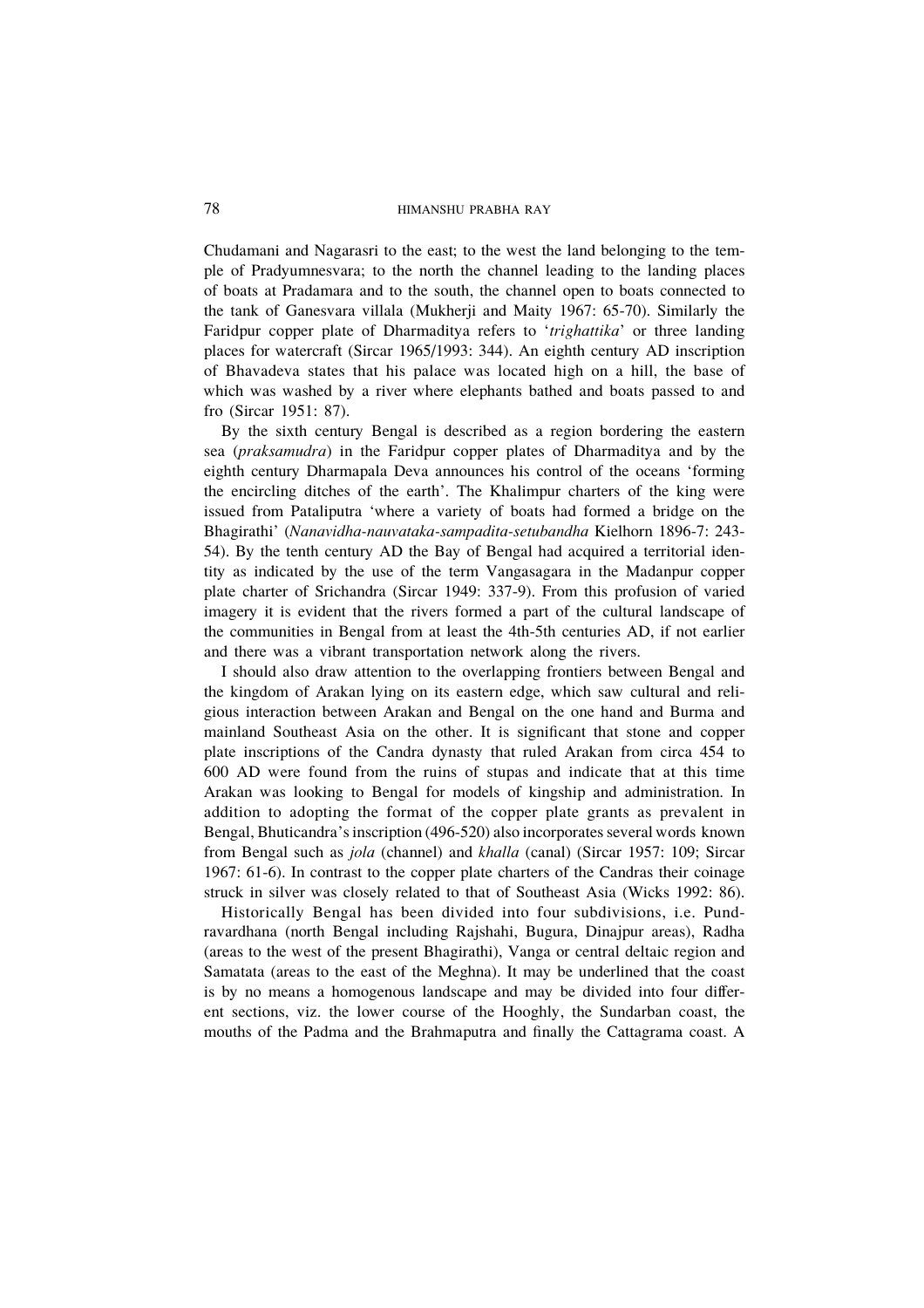striking aspect of this region is the penetration of tides far upstream enabling a close contact between maritime navigation and an inland water transport system, as well as fluctuating and shifting channels and estuaries (Deloche 1994: 116-126). The Karatoya, which is no more than a nullah at present was part of the larger Tista system, which drained the region north to south and is represented as a major river on 18th century maps including that by James Rennell. It declined rapidly after the 18th century and within a hundred years stopped being navigable (Alam and Salles 2001: 37). Similarly the river, which now flows past Kolkata and joins the sea near Sagar island "is a comparatively recent channel, increasing in significance only after the fifteenth-sixteenth century" (Chakrabarti 2001: 127).

How has this location of Bengal impacted its links within early trading systems? In the writing of ancient Indian history, ceramics have been used most frequently to demarcate trade networks and often to establish the identity of the groups involved in trade. While the former objective may be well founded the validity of information on identity of trading groups based on pottery types needs to be questioned. Wheeler identified so-called 'foreign pottery,' such as Rouletted Ware and amphorae, during his excavations at the site of Arikamedu on the east-coast of India and dated the former to the end of first century BCbeginning of first century AD (Wheeler et al. 1946: 45). He used these ceramic finds to endorse not only the nature of trade, i.e., Roman, but also the ethnicity of the users and hence suggested an Indo-Roman trading station at the site (Wheeler et al. 1946). More significantly, he unwittingly started a trend for the study and interpretation of ceramics that has proved surprisingly tenacious. Indeed a recent publication titled, *A Sourcebook of Indian Civilization* refers to the existence of foreign settlements on the east coast of India, especially those of Roman sailors and merchants at Arikamedu. The evidence for these settlements according to the editor is based on finds of pottery fragments of Rouletted Ware from the site, which "arrived in India around c. 2nd century BC" (Chattopadyaya 2000: 610).

Recent excavations at Mahasthangarh indicate that in levels 5, 6 and 7, the most important pottery category remains the Northern Black Polished Ware (NBPW), which represents a major share of the finds (80% in levels 5 and 6). Some fragments of Rouletted Ware were also found in the NBPW fabric. This supports a new and important argument to push the emergence of the Rouletted Ware back to the 3rd or 2nd century BC and Mahasthangarh would thus appear as one of the earliest centres of production of the Rouletted Ware. Was this ceramic type produced in one region and then distributed across the Bay of Bengal or were there several centres of production? It is difficult to answer this question, as the sample size that has been subjected to scientific analysis is still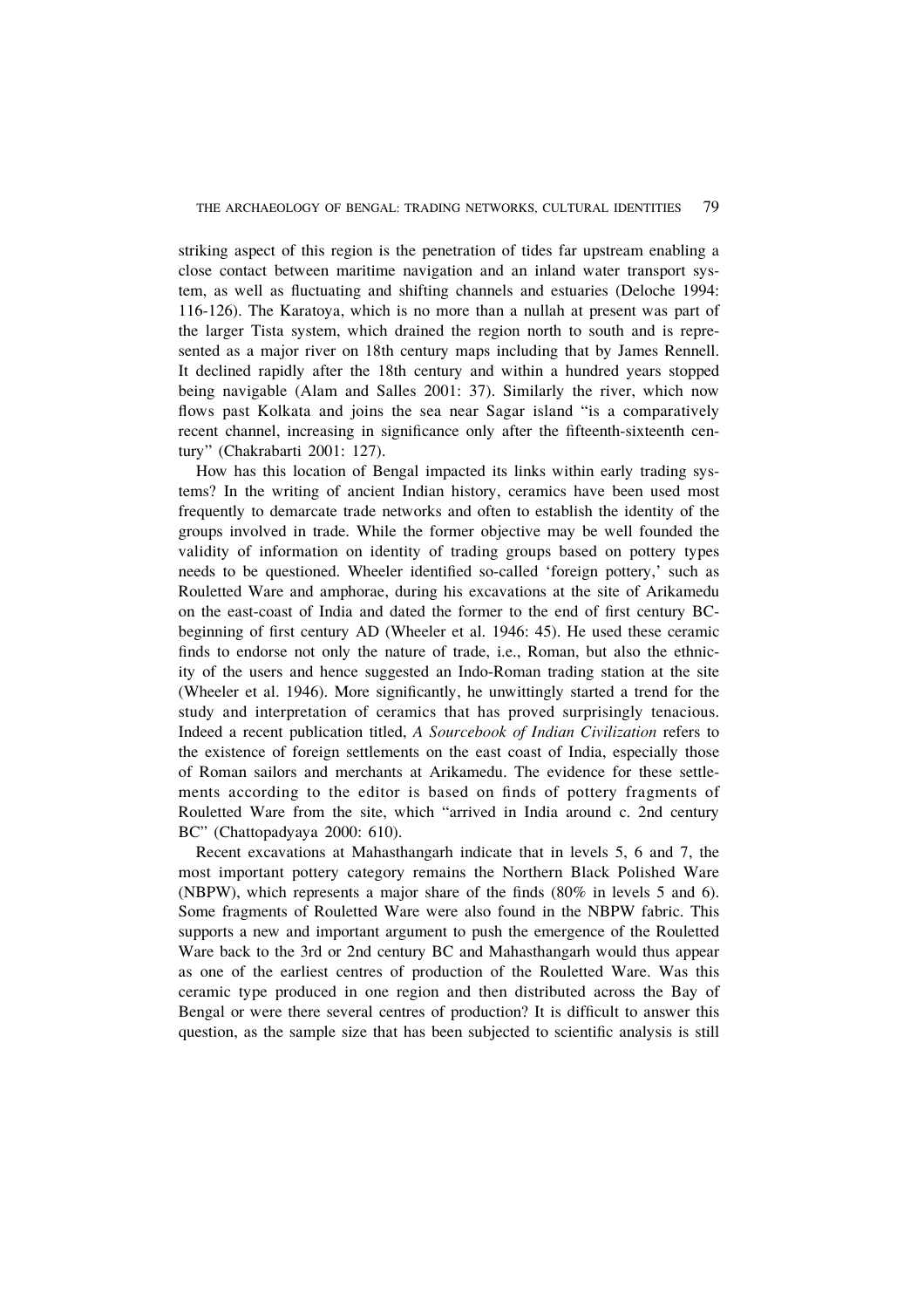small. V.D. Gogte has attempted to address the question by comparing the mineral content obtained from XRD analysis of Rouletted Ware from several sites with clays from the Tamil coast, lower Bengal and Vietnam. He supports the theory that RW evolved from NBPW and that it was produced at several centres with the epicentre in the Tamluk-Chandraketugarh area (Gogte 1997: 69- 85). This theory is further supported by the results from the recent excavations at Mahasthangarh. Anjan Kumar Das and others however dispute these results on the basis of 'scientific analyses' of the ceramic (Das et al., 2002: 425-450).

In the 1950s only a few sites were known to have yielded Rouletted Ware a fine textured pottery with rouletted decoration on the base and these included the sites of Chandravalli and Brahmagiri in Karnataka and Amaravati in Andhra (Wheeler 1946: 48). Since then the number of sites yielding Rouletted Ware shards has increased and the distribution map of the Ware now extends from Mahasthangarh and Chandraketugarh in Bengal to Tissamaharama (Weisshaar et al., 2001: 199) in Sri Lanka. Across the Bay of Bengal Rouletted Ware shards have been found at Buni culture sites in north Java, Sembiran on the north coast of Bali and at sites in Vietnam. Thus the dispersal of the Rouletted Ware is primarily along the Bay of Bengal littoral in South Asia and across the sea at sites in island and mainland Southeast Asia. There are several variations within the Rouletted Ware fabric. What is significant is that though it does occur at some interior sites in peninsular India, its distribution has a clear Bay of Bengal focus, though one of the forms of the Rouletted Ware has been found in the excavations at Berenike on the east coast of the Red Sea. Here the ceramic occurs together with other Indian pottery types and shards with legends in Tamil-Brahmi (Begley and Tomber 1999: 161-4). Given this concentration along the Bay of Bengal littoral, it is time to delink the Rouletted Ware from the Romans and to analyse its distribution within the regional maritime networks along with several other indicators, such as inscribed shards, seals and sealings, especially those marked with a ship symbol.

This leads me to another important issue, i.e. the extent of the literate, trading world as evident in the finds of inscribed shards, seals and sealings in Bengal. Writing facilitated storing of information, cumulative knowledge promoted new genre of cultural and artistic expression and aided ordering of information under numeric and alphabetic heads and the use of maps (Goody 2001: 144). These networks may be identified in the archaeological record by specimens of writing on pottery, seals and sealings and by inscriptions on stone and copper plates. This paper will primarily focus on patterns of use and distribution of the written records in an attempt to highlight both temporal and spatial variations. The larger issue is to define the changing frontiers of trade and the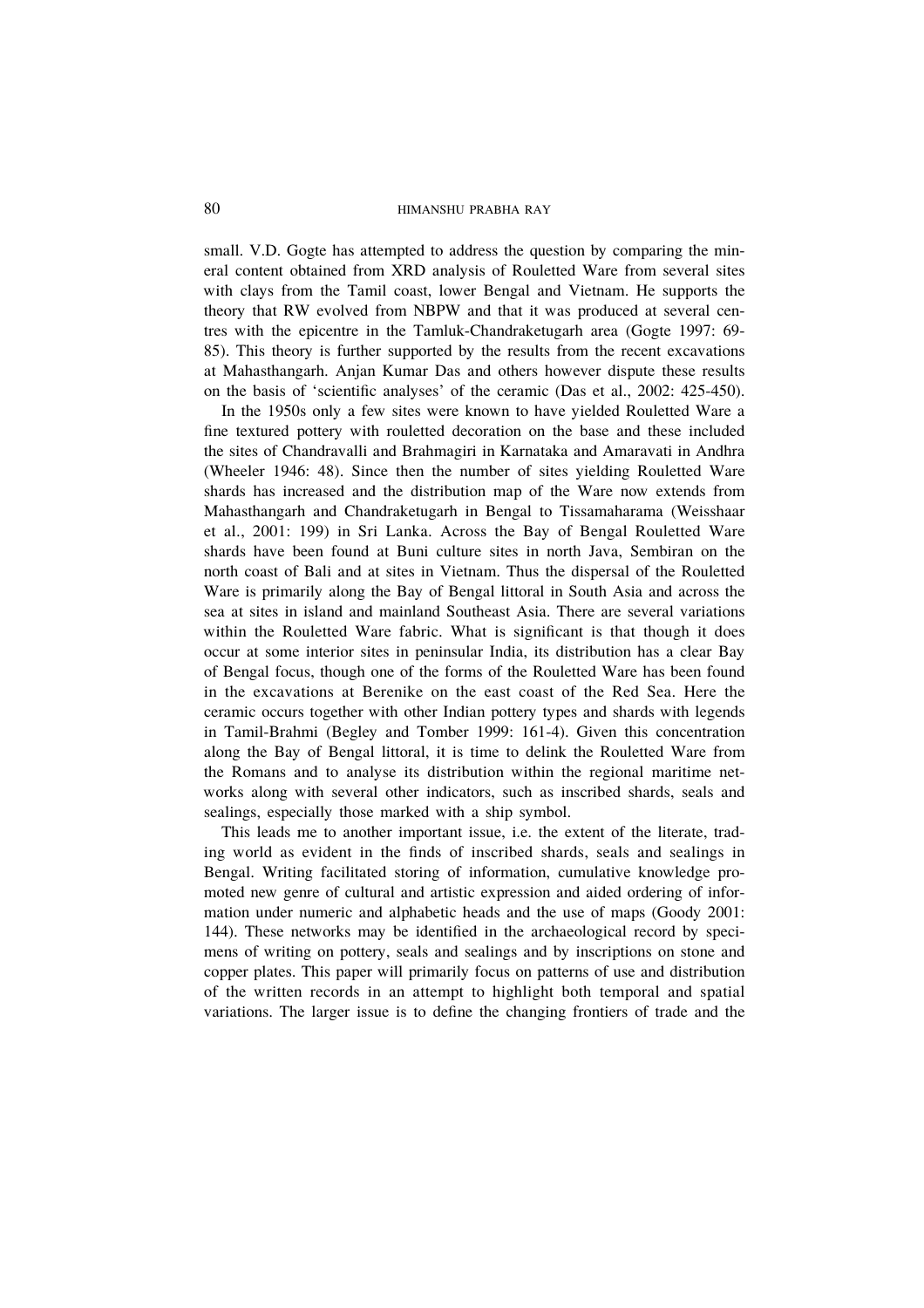complex ways in which writing aided the construction of a literate culture.

With the exception of the Mahasthan inscription often dated to the Mauryan period, the other evidence of writing is provided by a Northern Black Polished Ware shard with three Brahmi letters of 2nd-1st century BC found in Chandraketugarh period II (Basu 2002: 34). In addition a large corpus of Kharoshti inscriptions ranging from the second half of the first century AD to the early 5th century AD have been found in lower Bengal, particularly the Chandraketugarh area and parts of Southeast Asia (Mukherjee 1990: 10-1). It is important to note that the Brahmi script was adopted for inscribing names in more than one language on pottery in the Indian Ocean world, viz. Tamil, Prakrit, Sanskrit and Old Sinhala. This clearly indicates the presence of at least three language groups involved in trading activity in the Indian Ocean region those using Tamil, Prakrit/Sanskrit and Sinhala, with several overlaps between these networks.

The occurrence of inscribed shards at major coastal sites in the subcontinent is of relevance to this paper as it helps define the nature of maritime networks. 214 inscribed shards were recovered from the archaeological excavations at Vaddamanu located 10 kilometres south-east of Amaravati in Andhra. The largest concentration of 109 shards was in Period II dated between 100 BC and AD 200, though the overall chronological span ranges from 200 BC to the 4th century AD (Sastri et al., 1992: 116-140). The monastic complex at Salihundam or ancient Kattaharama yielded eighty inscribed shards and the few complete readings from the site would suggest that these were on platters or pots donated to the monastery (Subrahmanyam 1964: 119-122). Another important find of inscribed pottery is from Arikamedu where at least 17 of the 66 inscriptions on pottery are known to be in Tamil. A majority of the inscribed shards date to the 1st-2nd centuries AD, though the earliest find at the site was from the Megalithic levels dated to the 3rd century BC (Mahadevan 1996: 295-6).

These inscribed shards are in addition to the large numbers of seals and sealings found at archaeological sites in the Indian subcontinent (Thaplyal 1972). Seals were used for marking merchandise (*Arthasastra* II.21.2-3); they were stamped on wet clay laid over fastenings on the mouths of pots containing valuables (*Khadirangara Jataka*, no. 40). They were also used for securing documents and for identification. An early Buddhist text, the *Milindapanha*, refers to the custodian of seals. These seals occur in a variety of materials such as stone, ivory, copper and the ubiquitous terracotta at a range of archaeological sites. Particularly relevant to our discussion are the carnelian seals and intaglios with inscriptions found at sites in Sri Lanka and at least at four major coastal centres in Southeast Asia, viz. Khuan Lukpad, Kuala Selinsing, Chaiya and Oc-Eo.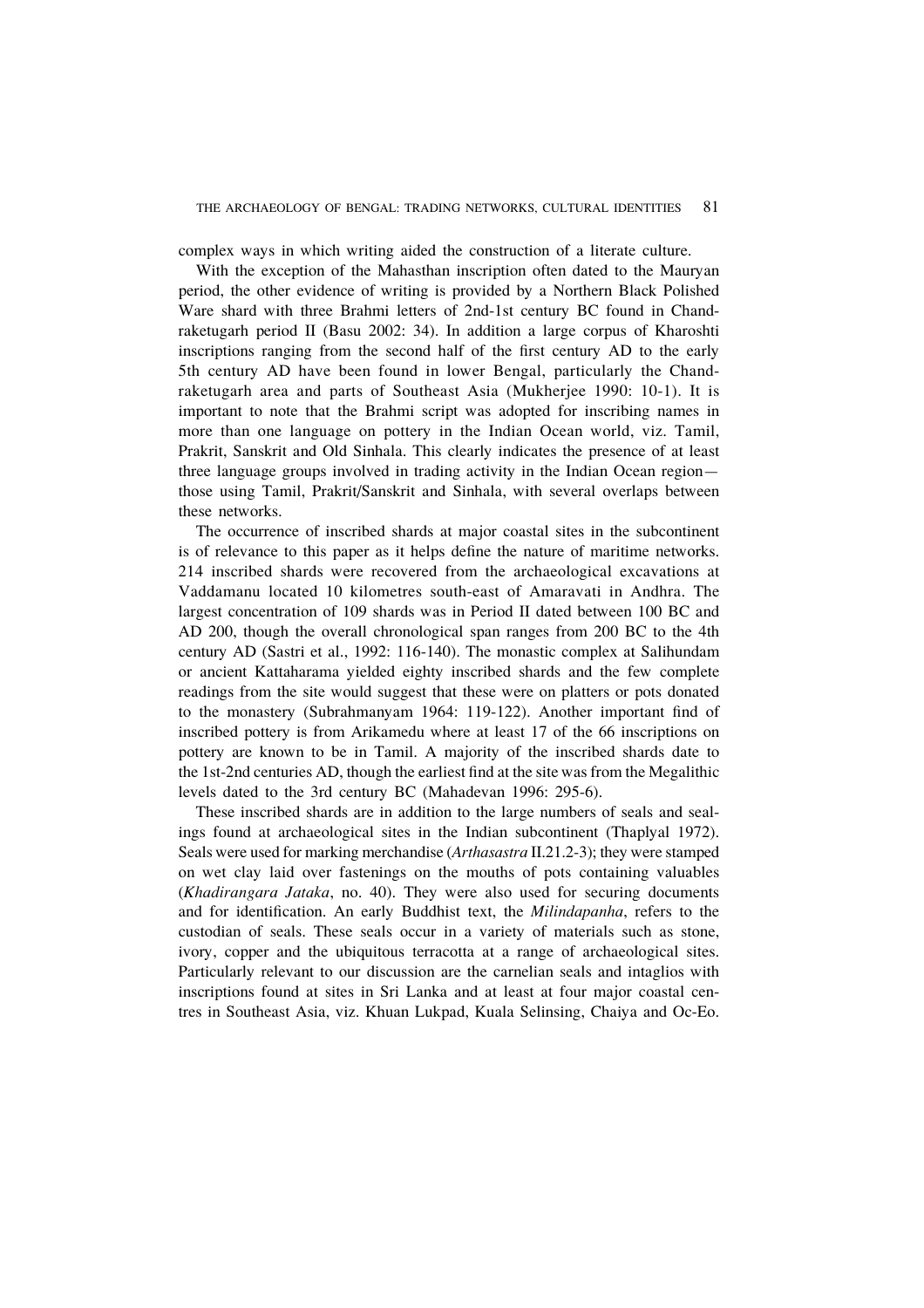The earliest specimen of carnelian seals with Brahmi legends from Khuan Lukpad dates to the 1st century AD, though these continued in use until the 6th-7th centuries AD as indicated by later finds (Ray 1994: chapter 4). This corpus is supplemented by finds of seals with legends in Kharosthi, e.g. a seal from U. Thong now displayed in the Lopburi Museum. Kharosthi characters have also been identified on a seal matrix of tin from Oc-Eo, while the male head on another tin seal resembles the head of Kusana ruler Miaos on his coins (Mukherjee 1990: 3).

A symbol widely distributed in the Indian Ocean region is the ship symbol, which occurs around the 1st-2nd centuries AD on punch-marked, cast copper and Satavahana coins, terracotta sealings and as graffiti from deltaic Bengal and the Andhra coast (Ray 1994: 52). Other examples of the use of the ship-symbol on pottery and coins are known from Sri Lanka (Weisshaar et al. 2001: 15- 6) and south Thailand. A stone seal from Nakhorn Pathom depicts a two-masted ship identified as a Southeast Asian vessel with outrigger.

Two issues are evident from the above discussion. One is the participation of Bengal in the Bay of Bengal network and there is evidence for its continuity until well into the 10th century AD as evident from the uninterrupted settlement both at Chandraketugarh and Mahasthangarh. The second is the literate nature of this system as established by finds of inscribed shards, seals and sealings. The nature of the written record changes around the 4th-5th centuries AD with copper plates and stone being used for inscribing and recording in the subcontinent. It is also around this time that stone inscriptions in Sanskrit often containing Buddhist formulae are found at several sites in mainland and island Southeast Asia. The script used for these stone and copper plates found at centres in Southeast Asia continues to be Brahmi and the language Sanskrit. As in the case of the Indian subcontinent, these inscriptions record genealogies of the rulers and donations made to brahmanas (Ray 2003: chapter VI).

As mentioned earlier, three inscriptions were recovered from the ruins of the Buddhist monastic complex at Vesali in Arakan and are dated to the 6th-7th centuries AD. Written in corrupt Sanskrit one of the records begins with the Buddhist formula '*ye dharma hetu prabhava*' and all three epigraphs record royal donations made to the Buddhist monastic complex at the site (Sircar 1957: 109). The first line of the copper plate charter is damaged, but after that the grant lists seven ancestors who are all referred to as worshippers of Siva. The record states that Kimmajuvdevi donated a village called Dengutta in favour of a vihara built by herself and that the income from the village was to be utilised for the repair of the monastery as well as for meeting other necessities of the monks (Sircar 1967: 61-6).

A cluster of fifth century inscriptions of unequivocal Buddhist affiliation has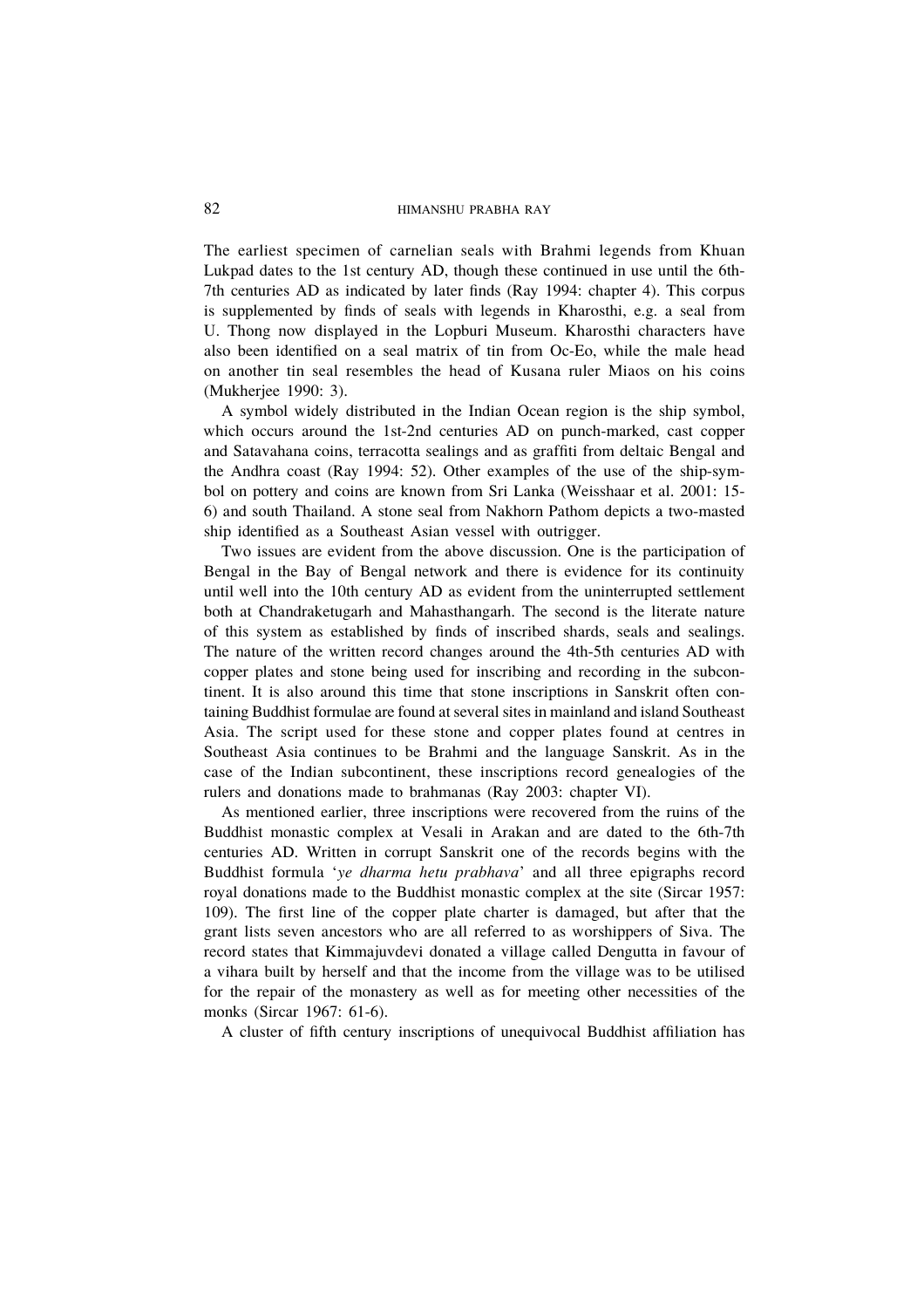been found in Kedah on the west coast of the Malay peninsula. This includes engraving of the Buddhist formula '*ajnanac-ciyate karmma*' on stone—a feature that does not occur among contemporary records from the Indian subcontinent, though the formula is found on terracotta sealings. Three of these inscriptions are made of local stone and bear similar illustrations of Buddhist stupas. Texts very similar to these inscriptions have been found on the island of Borneo and on the coast of Brunei (Christie 1995: 256). The most interesting of these inscriptions in Sanskrit is that of Buddhagupta, which refers to the setting up of the stone by the mariner Buddhagupta, resident of Raktamrttika, identified with Rajbadidanga in Bengal, on the successful completion of his voyage (Chhabra 1965: 23-4).

Another issue that may be brought into the discussion at this stage relates to the evidence from coins found in Bengal. On the one hand, these indicate local series of punch-marked coins dated around 3rd century BC, while on the other, imports from a wide area of north and northwest of the Indian subcontinent are also evident. These include finds of Mauryan punch-marked coins, issues of the Seleucids, such as a silver drachm of Seleucos I (312-280 BC) found in a village near Dhaka, as well as coins of the Parthians and the Indo-Greeks. Along with Kushana gold coins, local imitations bearing legends in Greek are also known in Bangladesh, though imitation copper coins are somewhat scarce. The connection with Sri Lanka is evident from a 3rd century AD Sri Lankan copper "goddess plaque" in a private collection in Dhaka, while two similar pieces were recovered from the river bed at Karur in south India. Dating from a slightly later period, three early medieval Sri Lankan coins were found during archaeological excavations at Paharpur (Mitchiner, 2000: 27).

Based on the trace gold content of Arakanese silver coins, Mitchiner argues that the Candras of Arakan traded with the Mon to their south and with Harikela and Samatata in Bengal to their north. Analyses of the composition of Candra silver coins makes it clear that the Candras handled both Brahmaputra traded silver and also Irrawaddy traded silver (Mitchiner, 2000: 45).

Unlike Gujarat, what is however lacking are details of revenue collected from trade and information regarding customary laws that applied to trading groups. The religious landscape influenced the trading system in several ways from moulding cultural preferences and choices to active participation. Religious shrines were both consumers of a variety of commodities used in ritual, as well as important locales for trading activity as indicated by shops and markets within or in the vicinity of temple premises from the 10th century onwards in regions such as Gujarat. The building of new temples stimulated economic growth thereby transforming both the geographic and social landscapes of the region (Talbot, 2001: 87). At the same time there are several instances of a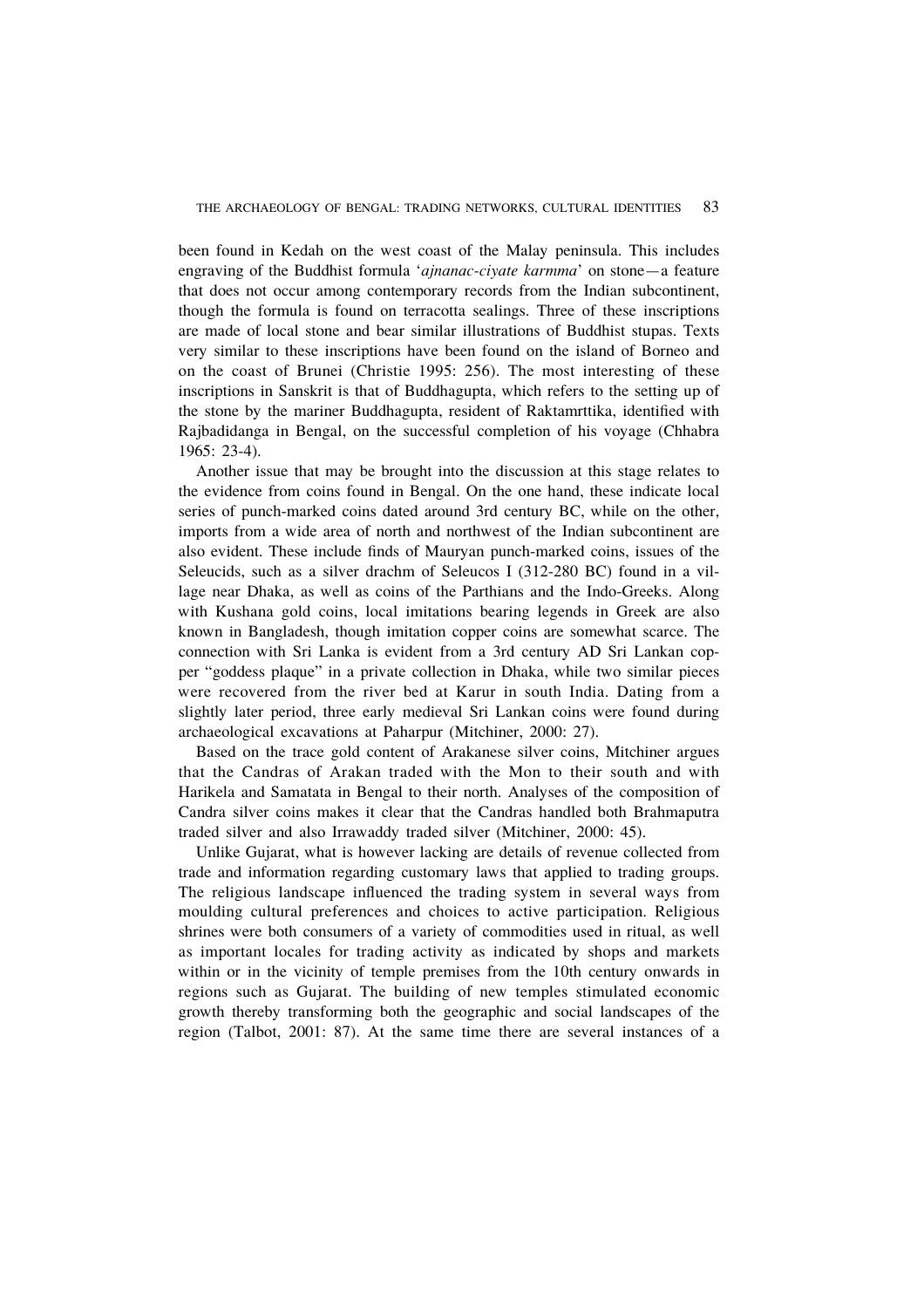differential tax on commodities required for religious purposes. Let us then move on from this trading network of Bengal to focus on the diverse religious milieu of its early history. As with other parts of the Indian subcontinent, the religious shrine was a prominent part of the landscape and inscriptions invariably either refer to donations made to religious establishments or record rules for managing the property of the shrines and temples.

### THE DIVERSE RELIGIOUS LANDSCAPE

Kosambi had argued for continuity of Indian culture and its survival in present peasant communities. He proposed that the long survival of observances that have no sanction in the official 'Brahmin' works can only have originated in the most primitive stages of human society and this has been the prevailing orthodoxy in Indian history writing (Kosambi 1956: 20). It is often argued that the cult of the mother goddess was Dravidian in origin and that religious customs of the tribes and low-caste groups can provide insights into archaic practices that were later incorporated into Brahmanical religion. Thus it is suggested that terracotta figurines found at archaeological sites formed a part of the folk tradition, which was later integrated into the Brahmanical fold. Perhaps it is time to re-examine the finds of terracotta images and the extent to which these may be termed 'local' or folk goddesses. Terracotta images may be classified into handmade and mould-made based on the technique adopted in their production. The moulds could be of stone, terracotta or wood and the use of a single mould resulted in the production of a plaque, whereas a double-mould produced a figure in the round. Terracotta plaques and shards with auspicious symbols were integral to Ganga valley religious traditions from the 4th-3rd century BC onwards and the repertoire included a range of Hindu deities. Atranjikhera, for example, has yielded a *gaja-laksmi* plaque in terracotta dated to 200-100 BC and another 1st-2nd century AD specimen, depicting *mahisasuramardini* comes from Mathura.

I would argue that already by the 2nd century BC Bengal formed a part of the Ganga valley religious milieu as evident from the widespread distribution of certain types of moulded female terracotta plaques. At Tamluk representations of Buddha, Boddhisattva and other deities are known in terracotta, while only one Buddha figure has so far been reported from Chandraketugarh (Mandal 1987: 25-7). Other representations include corpulent yaksa images and plaques with female Naga figurines and several specimens found at Chandraketugarh are now in the Kanoria collection (Roy Chowdhury 1995-6: 69). An analysis of the terracottas from Chandraketugarh shows that the group comprising of plaques with female figurines with the distinctive five hair-ornaments or *panca-cuda*,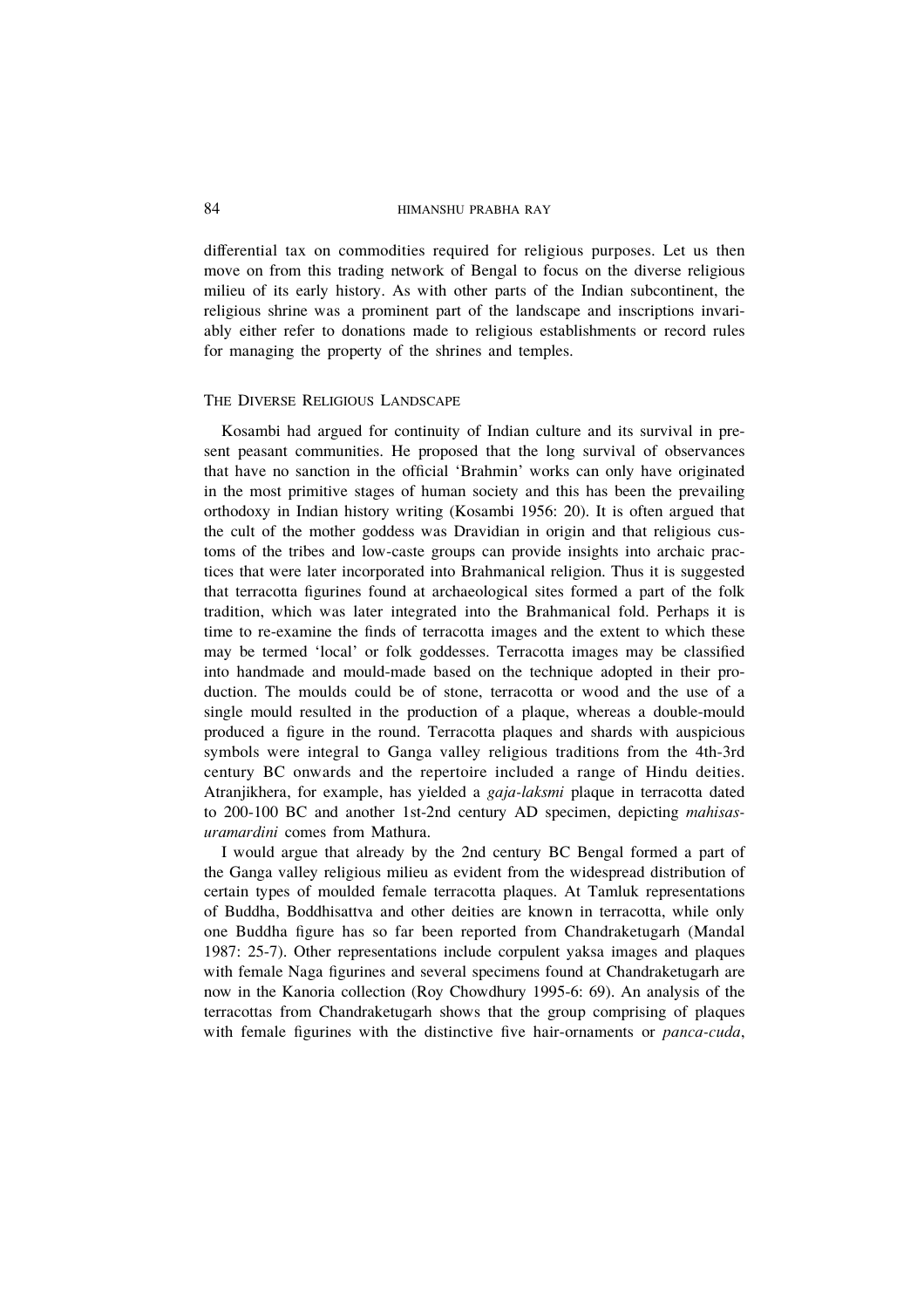divine and semi-divine beings, yaksas and winged figures belonging to the Ganga valley cultural milieu is by far the most numerous at the site (Roy Chowdhury 1995-6: 61). It is no doubt also evident that along with the *panca-cuda* figurines, those with ten hair ornaments are also found and these form a class by themselves. The use of a mould, as opposed to the earlier practice of hand modelling, itself indicates production for a larger consumer base on a wider scale. The dates for these figurines correspond with those from sites further west.

At Mahasthangarh, for example, the earliest occurrence of moulded female terracotta plaques with hairpins is dated around early 2nd century BC (Salles et al 2002: 536). In addition are the stamped ceramics with auspicious signs such as *triratna, cakra, srivatsa*, a couple of fish, which were found in the 1997-8 excavations and have been dated from 1st century BC to 2nd century AD (Gill 2002: 46). Both these are noticeable in the archaeological record from Sonkh near Mathura further west in the Ganga valley. Moulded terracotta plaques were found at Sonkh in levels 29 and 30 in association with die-struck copper coins and mud brick structures. A single calibrated radiocarbon date of 221 BC was obtained from level 28 assigned to Period III, though the excavator termed it too early (Haertel 1993: 85). Similarly in addition to the data from several other sites in the Ganga valley, the use of auspicious symbols on pottery dates to around second-first century at Sonkh (Haertel 1989: 181-192).

It is striking that already by the 2nd-1st centuries BC these terracotta images were housed in a variety of structures and worshipped. Two of the open-air shrines have been identified on terracotta objects from Chandraketugarh dated to the first-second centuries AD and show enclosures marked by railings. One of the legends can be read and refers to *dha(r) magras(r)ala* or 'chief enclosure of religion' (Mukherjee 2000: 41-2). Terracotta plaques depicting a female figurine enshrined in a pillared *mandapa* accompanied by attendants with fans and umbrellas and devotees with bowls or even with a halo around the head have been found in lower Bengal. Another representation shows the female figurine standing on a pot or *ghata* containing coins and she is shown showering money on a worshipper (Bautze 1995: plates 12-3).

Here again the data from Bengal is in consonance with that from other sites in north India. For example, a first century BC Kharosthi inscription found in the Gandhara region records the construction of a tank for the worship of the Nagas. The practice of donating *puskarinis* or lotus tanks and the setting up of images of Nagas is evident from other inscriptions from Mathura as well (Lueders 1961: no. 137). But perhaps indisputable evidence for worship at a shrine comes from a record on a pillar base at Jamalpur mound, which refers to a gift of Devila described as *devakulika* or priest of Dandhikarna Naga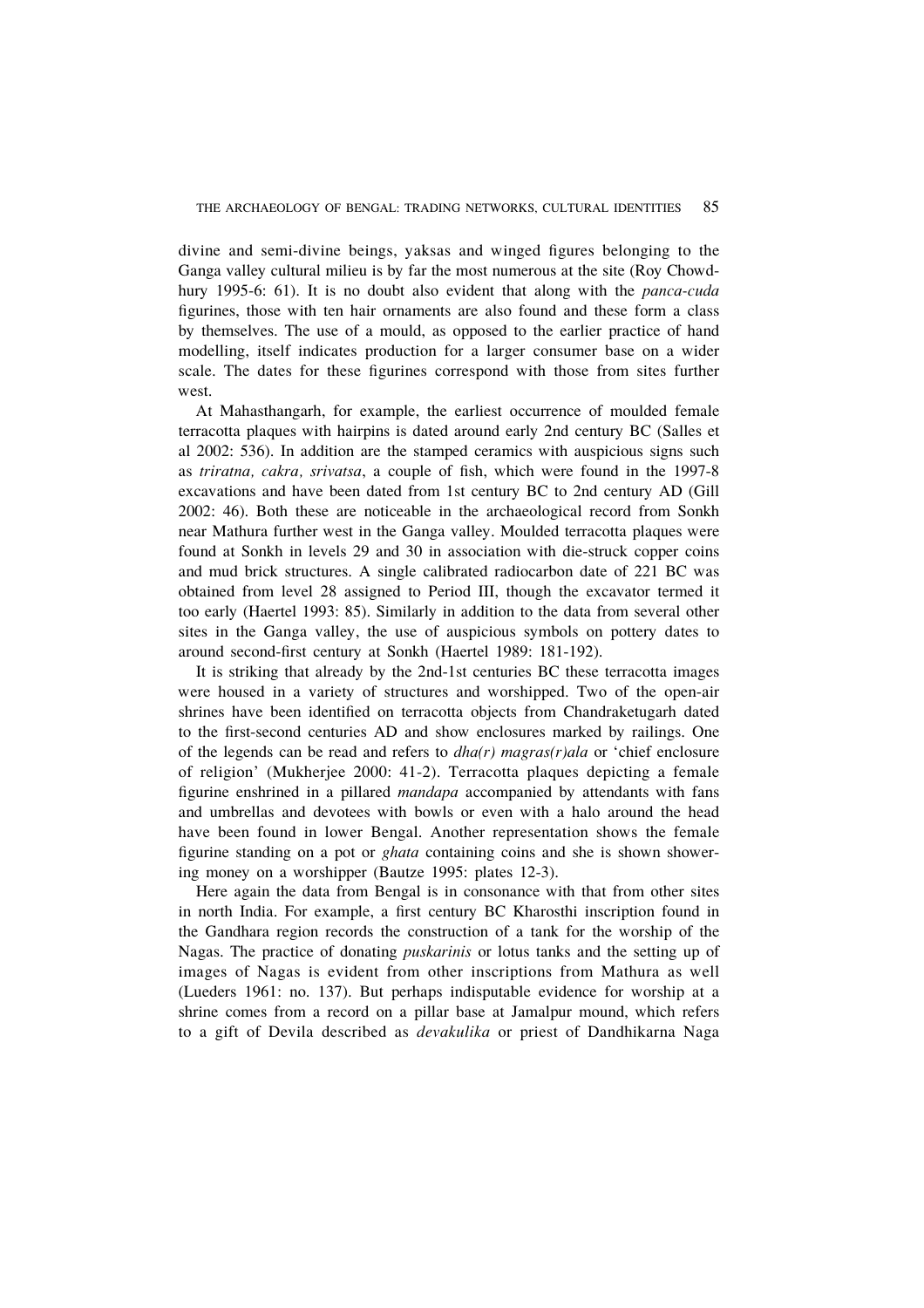(Lueders 1961: no. 63). In addition to Mathura another early centre known for the worship of the Naga cult is Rajgir. In addition to the inscriptions, an apsidal structure dedicated to the Naga cult was excavated at the site of Sonkh in Mathura district.

In addition to the terracotta figures several stone images have been found at sites in Bengal. These include a stone image of a 2nd century AD Yaksi now in the Dhaka Museum, a 2nd century AD four-armed Visnu from Narhatta in Bogra district now in the Rajshahi museum, as well as two representations of Surya on coarse grained hard sandstone from sites in north Bengal and a Visnu image from Hankrail in Malda district in buff-coloured sandstone. The material used for these images is different from the mottled red sandstone used at Mathura and this led S.K. Saraswati to suggest that these were produced in Bengal rather than being imports from further west (Alam 1985: 48-53). Surya continued to be worshipped in later periods as well as indicated by finds of Surya images from Deora in Bogra district and the Kashipur stone image (Alam 1985: 61). A red stone torso now in the Asutosh museum was discovered during test excavations in 1934 though detailed results are not known. Another significant find from the site was that of a sandstone column carved with several scenes in high relief one of these showing a four-armed deity (Alam 1985: 67-9).

In addition, fifth century AD inscriptions refer to several examples of temples built by a diverse cross section of people. The Damodarpur copper plate of Buddhagupta (476-495 AD) records a request from Ribhupala for land to establish the linga form and to construct two temples or *devalayas* and two storerooms for Siva and Visnu (Mukherji and Maity 1967: 61-4). The Baigram copper plate inscription (448 AD) refers to a request from the householders or *kutumbins* Bhoyila and Bhaskara for a grant for repairs to a Visnu temple established by their father and for a regular supply of perfumes, incense, lamps and flowers for worship (Basak 1931-2: 78-81). Excavations carried out in 1934-5 at a mound at Baigram revealed a temple with a square sanctum and a covered circumambulatory passage (Chakrabarti 1992: 119).

The performance of daily worship was by no means limited to the Hindu temple as evident from the Gunaighar copper plate inscription (AD 507), which records grant of land to acarya Santideva, the Buddhist monk for the performance of worship thrice a day with perfume, flower, light, incense, etc. at the vihara of Avalokitesvara, as well as for maintenance of the complex (Mukherji and Maity 1967: 68). Hinduism and Buddhism coexisted with Jainism as indicated by the Paharpur copper plate inscription, which refers to donations for worship and construction of a resting place at a Jaina vihara inhabited by the monk Guhanandin and his disciples from Varanasi (Dikshit 1929-30: 59-64).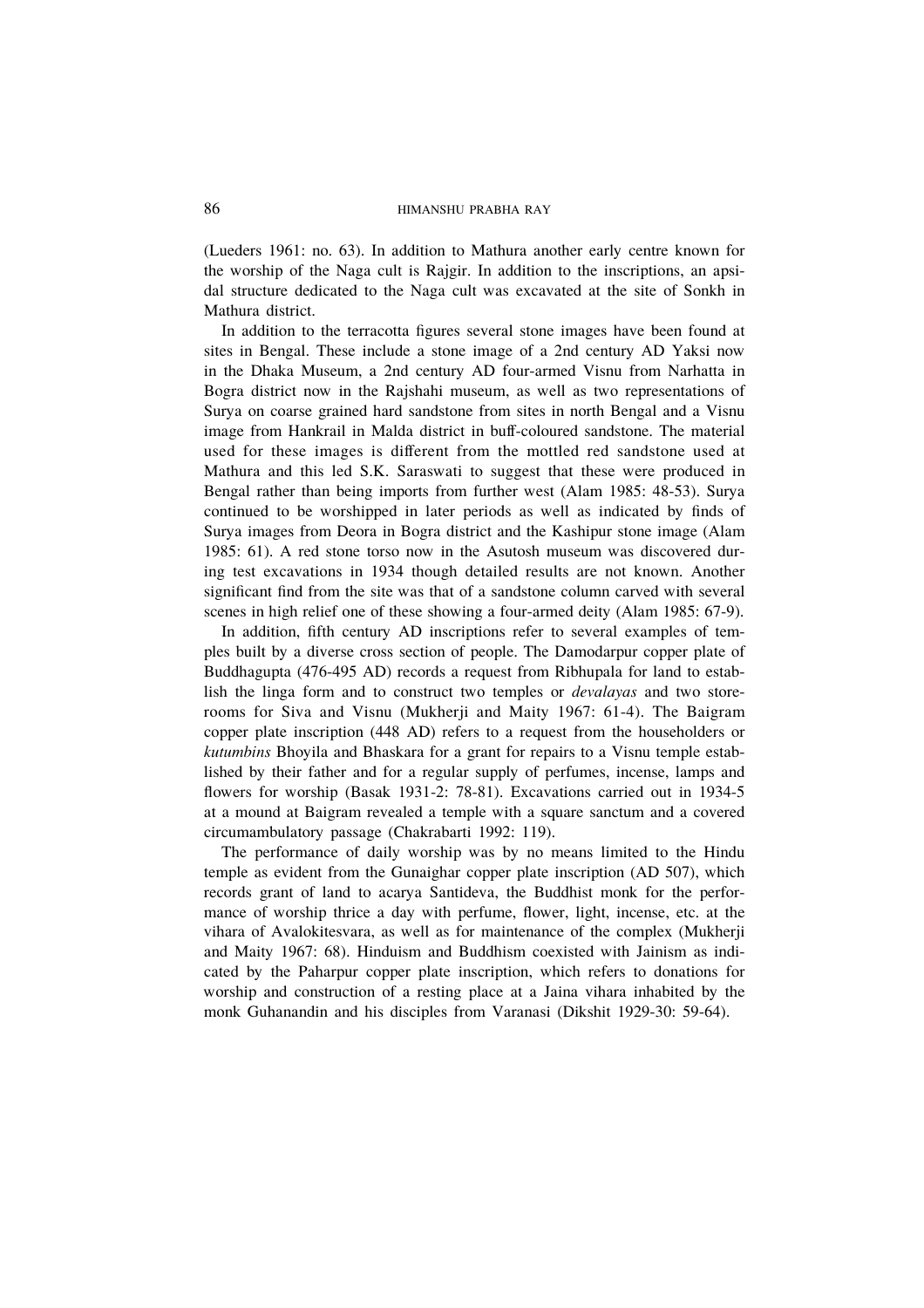There are few references to brahmanas involved in worship, though an elaborate ritual had developed both in the Hindu temple and the Buddhist shrine. In contrast there is mention of brahmanas granted land to enable them to perform the agnihotra rites and the five daily sacrifices (Mukherji and Maity 1967: 47-9). Similarly a brahmana of Kaundinyagotra and affiliated to the Vahrca sakha of the Vedas was granted land so that he could perform the five sacrifices enjoined upon by the brahmana householder (Mukherji and Maity 1967: 87-95).

It is evident from this discussion that the presence of the religious shrine in Bengal is indicated from at least the 2nd-1st centuries BC and onwards and images of varied religious affiliations were housed in these. Nor can any linkages be established between certain forms of economic activity such as trade and Buddhism or agrarian expansion and efflorescence of Hinduism as often suggested by historians.

The presence of Buddhism in Bengal is based on two second to early first century BC inscriptions from the main stupa at Sanchi in central India, which record donations made by two residents, Dhamadata and Isinadana of Punyavardhana identified with Pundravardhana in Bengal (Marshall 1940: nos 278 and 594). A somewhat later Nagarjunakonda inscription refers to Vanga as one of the regions where Buddhist missions went for spreading the word of the Buddha.ArchaeologicalexcavationsatPaharpur,theancientBuddhistSomapura *mahavihara* founded by Dharmapala (c. 770-810) in Bangladesh have confirmed the longevity of Buddhism in the region and its coexistence with the Hindu temple.

Archaeological excavations conducted at several mounds located in the vicinity of Mahasthangarh have provided information on a diverse religious landscape with several Hindu temples coexisting with Buddhist monastic complexes. A shrine and three seated images of the Buddha was found at Khoda Pathar mound, while Mankalir Dhap close by yielded bronze figures of Ganesa and Garuda and ornamented bricks reminiscent of the brick temples at Bhitargaon. The zone to the northwest of the site has been identified as a thriving zone of Buddhist activity. The excavations at Basu Bihar show that in the 8th to 12th centuries, two substantial monasteries and a shrine were constructed, the latter decorated with terracotta plaques. Within the walls of the site also there are reports of religious structures dating to this period. In 1961, a temple of the 8th century was excavated near the gateway on the southwest interior corner of the fortifications, while a pair of temples of the 8th and 11th centuries were recovered from the site of Bairagi Bhita, located in the northeastern portion of the site (Alam and Salles, 2001).

But perhaps interesting evidence comes from the mound of Mangalkot located a kilometre west of the mound at Mahasthangarh. Small excavations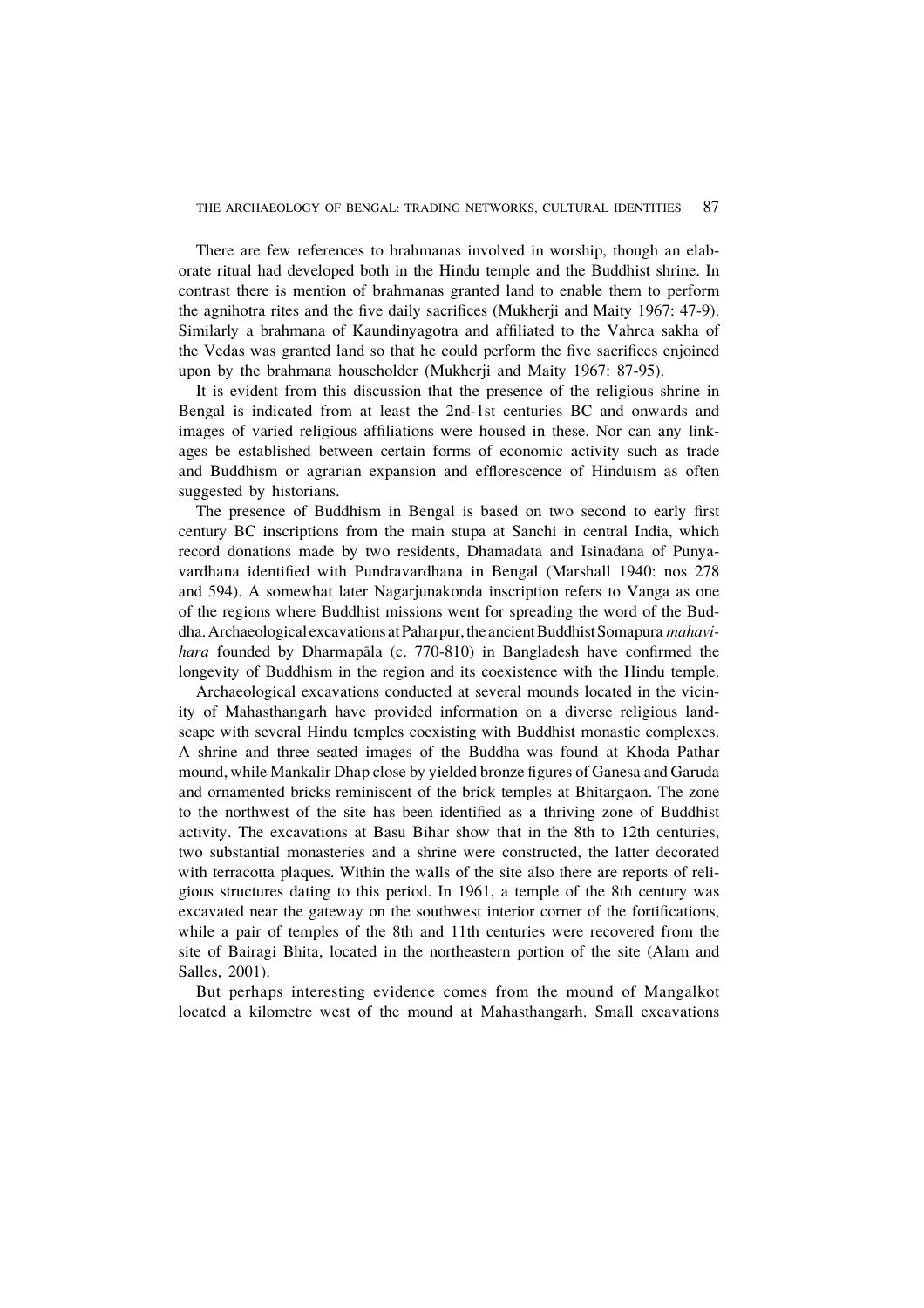conducted here yielded large numbers of female terracotta figurines with snakehoods behind their heads from the foundation trenches of a ruined temple dated between 2nd and 5th centuries AD (Chakrabarti 1992: 89-110).

Exploration between the villages of Palashbari and Bamunpura about a kilometre west of the site of Mahasthangarh have yielded large numbers of terracotta plaques depicting stories from the *Ramayana* with short labels in 6th-7th century Brahmi. Clearly the archaeological evidence emphasises the long duration of settlement at Mahasthangarh and also the multi-religious affiliation of its inhabitants. The area around Mahasthangarh continued as a major centre for the location of religious shrines well into the 12th century. Both at Mahasthangarh and at Chandraketugarh the Hindu temple coexisted with Buddhist monastic complexes, as evident from the excavations of a brick temple at Khana Mihirer Dhipi at Chandraketugarh dated to the 8th to 12th centuries AD.

It would seem that Skandher Dhap or mound of Skanda near Mahasthangarh was the site of a Karttikeya temple as evident from the reference in Kalhana's *Rajatarangini* completed in 1149-50 AD. Kalhana presents a long and detailed narrative of the reign of king Jayāpīda (751-782 AD) grandson of Lalitaditya. Soon after his accession to the throne, Jayapida set out to conquer the world. Though gradually deserted by his troops, the king travelled down the Ganga and from Varanasi moved to Paundravardhana, where he went to the temple of Karttikeya to enjoy the dancing and singing being performed in accordance with the precepts of Bharata (Stein 1961: 93, 160, IV.421-3).

This data is further corroborated by recent archaeological work at the temple cluster of Begunia (Sengupta and Chakraborty 2002: 395-413) located at the trijunction of the rivers Damodar, Barakar and Kudia. Temple-building activity continued here from 8th-9th centuries to 14th-15th centuries AD. Thus to label these temple sites as local centres of no consequence is not validated by the wealth of data provided by sculptures and excavations of early temple sites and the detailed mention of these in Kalhana's *Rajatarangini*.

To conclude, in this paper I have highlighted the archaeological data for the presence of villages in Bengal as early as 1800/1600 BC and the continuity of settlement at major sites well into the 9th-10th centuries AD. The unique environment of the region and its strategic location astride both the riverine and maritime networks is reflected in the archaeological record, but find no mention in literature or inscriptions on which historians base the study of the past. It is not surprising then that available histories of the region largely emphasise the spread of Sanskritic culture that evolved in the middle Ganga valley to Bengal around 4th-5th centuries AD and are silent about regional cultural and religious developments.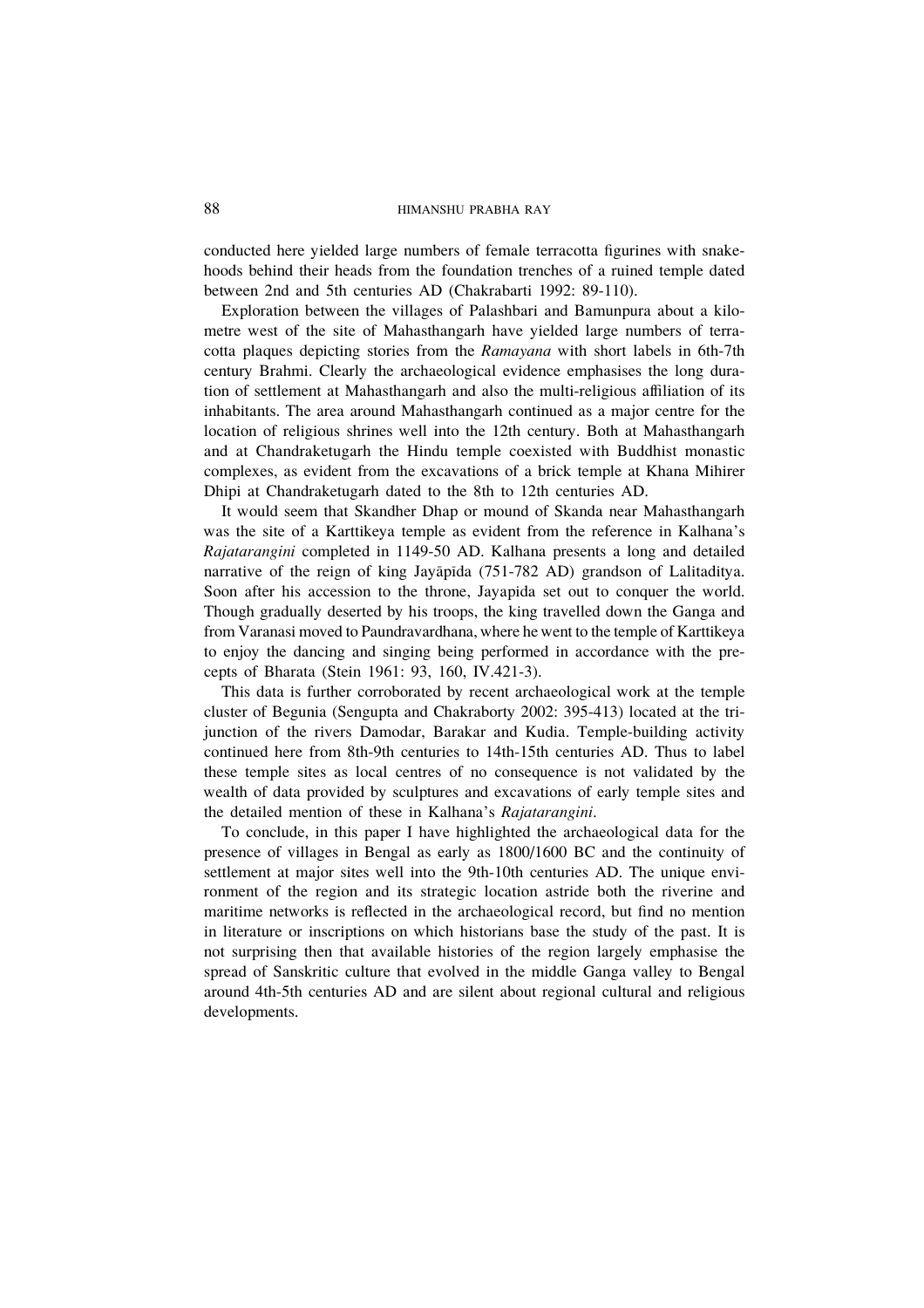The shared culture that extended across not only South Asia, but also the Indian Ocean was part of a literate tradition, which was by no means controlled by the ruler or the brahmana, but included Buddhist and Jaina monks, navigators and trading and crafts groups. It is important to appreciate that this shared culture was far from homogenous and instead incorporated affiliation to a diversity of faiths and belief systems. Rather than being subsumed under the hegemonic Sanskritic tradition propagated by the brahmanas, these religious traditions continued to co-exist. The larger issue that this paper endorses is an active involvement between Archaeology and History, rather than a continuation of existing trends of viewing archaeology as filling in details of material culture to support socio-economic formulations of Ancient Indian History. Religious centres and shrines catered not only to kings and rulers in their quest for power, but existed on account of their ability to forge links with a variety of communities. These religious shrines drew from developments in philosophical thought, but also created space for interaction with their diverse human environment. Archaeological studies of sacred landscapes help locate these wider networks over time and contribute in resolving issues related to structures of society and the means through which communities in the past constructed cultural identities.

#### **BIBLIOGRAPHY**

- Alam, A.K.M. Shamsul. 1985. *Sculptural Art of Bangladesh: Pre-Muslim Period*. Dhaka: Department of Archaeology and Museums.
- Alam, M. Shafiqul and J.-F. Salles edited. 2001. *France-Bangladesh Joint Venture Excavations at Mahasthangarh: First Interim Report 1993-1999*. Dhaka: Department of Archaeology, Bangladesh.
- Basak, R.G. 1919-20. The Five Damodarpur Copper-plate Inscriptions of the Gupta Period. *Epigraphia Indica*. XV: 113-145.
- ——. 1931-32. Baigram Copper-Plate Inscription of the [Gupta] Year 128. *Epigraphia Indica.* XXI: 78-81.
- Basu, Durga. 2002. The Question of Chronology and Style in connection with the Early Historic Pottery of West Bengal. Gautam Sengupta and Sheena Panja edited, *Archaeology of Eastern India: New Perspectives*, Kolkata: Centre for Archaeological Studies and Training, Eastern India: 30-4.
- Bautza, Joachim K. 1995. *Early Indian Terracottas*. Leiden: E.J. Brill.
- Begley Vimala and R. Tomber. 1999. Indian Pottery Sherds. S.E. Sidebotham and W.Z. Wendrich edited. *Berenike 1997*. The Netherlands: University of Leiden.
- Chattopadhyaya, Brajodulal. 1994. *The Making of Early Medieval India*. New Delhi: Oxford University Press.
- ——. edited. 2000. *A Sourcebook of Indian Civilization*. New Delhi: Orient Longman.
- Chakrabarti, Dilip K. 1992. *Ancient Bangladesh*. New Delhi: Oxford University Press.
- ——. 2001. *Archaeological Geography of the Ganga Plain*. New Delhi: Permanent Black.
- Chakrabarti, Kunal. 2001. *Religious Process: The Puranas and the Making of a Regional Tradition*. New Delhi: Oxford University Press.
- Chakraborty, Sharmi. 1995-96. Beads from Chandraketugarh. *Pratna Samiksa*. 4 & 5: 35-42.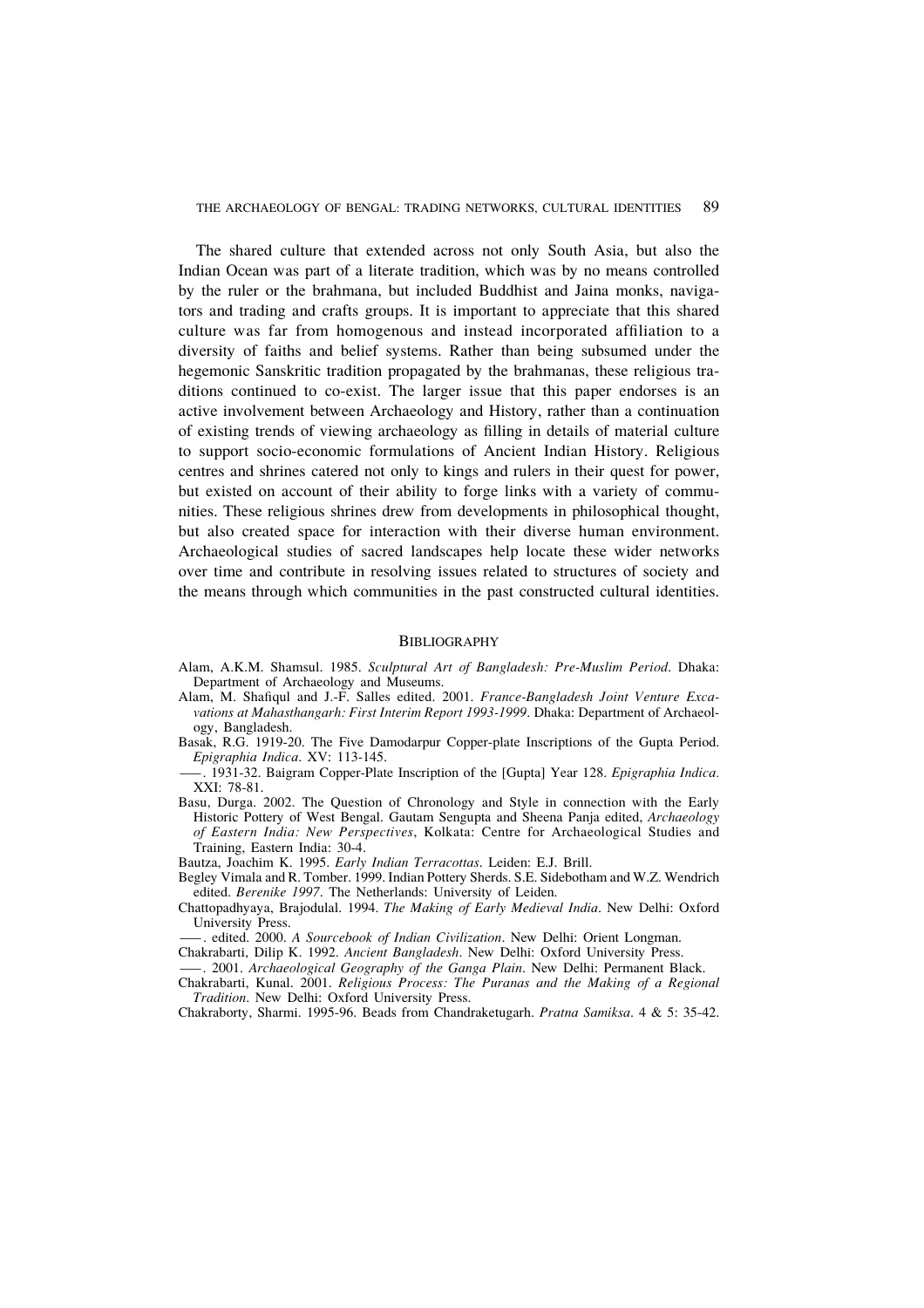——. 2002. Chandraketurgarh—a site in Lower Bengal, Gautam Sengupta and Sheena Panja edited, *Archaeology of Eastern India: New Perspectives*. Kolkata: Centre for Archaeological Studies and Training, Eastern India.

- Chhabra, B.Ch. 1965. *Expansion of the Indo-Aryan Culture during Pallava Rule*. Delhi: Munshiram Manoharlal.
- Christie, Jan Wisseman. 1995. State Formation in Early Maritime Southeast Asia: A Consideration of the Theories and the Data, *[Bijdragen tot de Taal-, Land- en Volkenkunde](http://www.ingentaconnect.com/content/external-references?article=0006-2294()151L.235[aid=3299564])*. 151, 2: 235 88.
- Das, Anjan Kumar, Panja, Sheena, Mukhopadhyaya, Tapas Kumar and Chakrabarti, Sachchidananda. 2002. Pottery Technology and Provenance Studies from the site of Chandraketugarh in Lower Bengal. Gautam Sengupta and Sheena Panja edited, *Archaeology of Eastern India: New Perspectives*. Kolkata: Centre for Archaeological Studies and Training, Eastern India: 425-450.
- Dikshit, K.N. 1929-30. Paharpur Copper Plate Grant of the [Gupta] Year 159. *Epigraphia Indica*. XX: 59-64.
- Dutta, Asok. 2000. Bengal—From Prehistory to History. *Indian Museum Bulletin*. 35: 86-91.
- Deloche, Jean. 1991. Boats and Ships in Bengal Terracotta Art, *Bulletin de l'École Française d'Extrême-Orient*. LXXVIII: 1-23.
- ——. 1994. *Transport and Communications in India*. New Delhi: Oxford University Press.
- Gill, Sandrine. 2002. Notes on Chronology and Style: Evidence from Mahasthan, Gautam Sengupta and Sheena Panja edited, *Archaeology of Eastern India: New Perspectives*. Kolkata: Centre for Archaeological Studies and Training, Eastern India: 40-6.
- Glover, Ian C. and Higham, Charles F.W. 1996. New Evidence for early rice cultivation in South, Southeast and East Asia, David R. Harris edited, *The Origins and Spread of Agriculture and Pastoralism in Eurasia*. London: UCL Press.
- Gogte, V.D. 1997. The Chandraketugarh-Tamluk Region of Bengal: Source of the Early Historic Rouletted Ware from India and Southeast Asia, *Man and Environment*. XXII, 1: 69-85.
- Goody, Jack. 2001. *The Power of the Written Tradition*. Washington-London: Smithsonian Institution Press.
- Haertel, H. 1989. Pottery of Mathura, Doris M. Srinivasan edited, *Mathura: The Cultural Heritage*. New Delhi: 181-192.
- ——. 1993. *Excavations at Sonkh*. Berlin: Dietrich Reimer Verlag.
- Haque, Zulekha. 1980. *Terracotta Decorations of Late Medieval Bengal: Portrayal of a Society*. Dacca: Asiatic Society of Bangladesh.
- Jansen, Eirik G. Dolman, Antony J. Jerve Alf Morten and Rahman, Nazibor. 1989. *The Country Boats of Bangladesh: Social and Economic Development and Decision-Making in Inland Water Transport*. Dhaka: University Press Limited.
- Kielhorn, F. 1896-7. Khalimpur Plate of Dharmapaladeva. *Epigraphia Indica.* IV: 243-254.
- Kosambi, D.D. 1956. *An Introduction to the Study of Indian History*, Bombay: Popular Prakashan Pvt. Ltd.
- Lueders, H. 1961. *Mathura Inscriptions*. Gottingen.
- Mahadevan, I. 1996. Pottery Inscriptions in Brahmi and Tamil-Brahmi, V. Begley et al. *The Ancient Port of Arikamedu: New Excavations and Researches 1989-1992*. Pondicherry: EFEO: 287-315.
- Mandal, P.K. 1987. *Terracottas from Tamralipta*. Tamluk: Tamralipta Museum & Research Centre.
- Marshall, J. 1940. *Monuments of Sanchi*. Calcutta: Government of India.
- McCutchion, D. 1972. *Late Medieval Temples of Bengal*. Calcutta: The Asiatic Society.
- Meister, Michael W. ed. 2000. *Ethnography and Personhood: Notes from the Field*. New Delhi—Jaipur, Rawat Publications.
- Michell, G., edited. 1983. *Brick Temples of Bengal from the Archives of David McCutchion*. Princeton: Princeton University Press.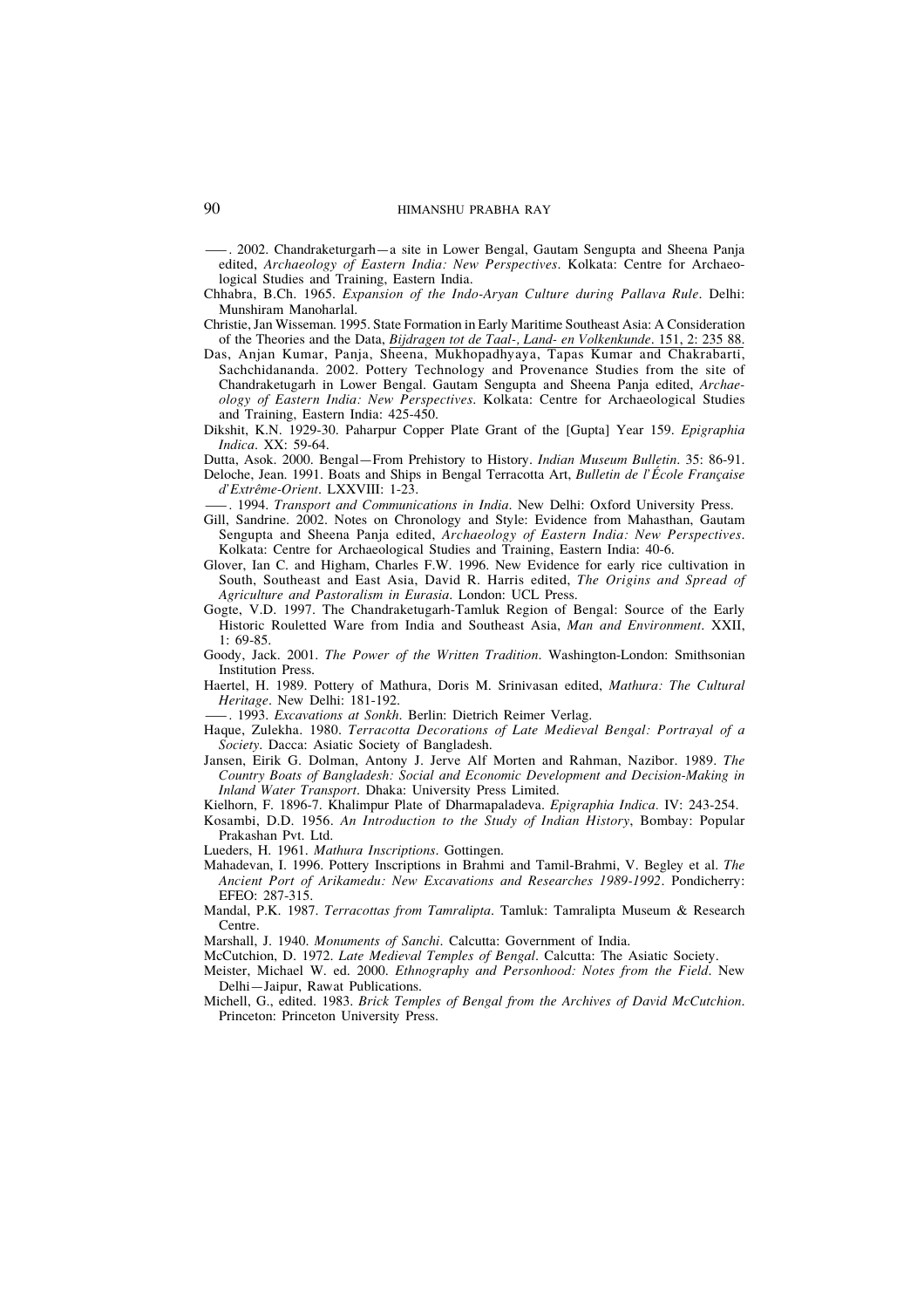- Mitchiner, Michael. 2000. *The Land of Water: Coinage and History of Bangladesh and Later Arakan, circa 300 BC to the present day*. London: Hawkins Publications.
- Mitra, S. 2000-2003. Brick Monuments of West Bengal, *Pratna Samiksa*. Volumes 9-12, Kolkata: Directorate of Archaeology and Museums.
- Morrison. B.M. 1970. *Political Centres and Cultural Regions in Early Bengal*. Tucson: The University of Arizona Press.
- Mukherjee, B.N. 1990. Kharoshti and Kharoshti-Brahmi inscriptions in West Begal (India), *Indian Museum Bulletin*. XXV.

——. 1996. Coastal and Overseas Trade in pre-Gupta Vanga and Kalinga, S. Chakravarti edited. *Vinayatoshini*. Calcutta: Benoytosh Centenary Committee: 181-192.

- Mukherji R. and Maity, S.K. 1967. *Corpus of Bengal Inscriptions*. Calcutta: Firma K.L. Mukhopadhyaya.
- Prickett-Fernando, M. 1990. Durable Goods: The Archaeological Evidence of Sri Lanka's Role in the Indian Ocean Trade, S. Bandaranayake, et al., edited *Sri Lanka and the Silk Road of the Sea*. Colombo: The Sri Lanka National Commission for UNESCO: 61-84.
- Ray Amita and Mukherjee, Samir Kr. 1992. Excavation at Mangalkot, *Pratna Samiksa*, 1: 107-134.
- Ray, Himanshu Prabha. 1986. *Monastery and Guild: Commerce under the Satavahanas*. New Delhi: Oxford University Press.
- ——. 1994. *The Winds of Change: Buddhism and the Maritime Links of Early South Asia*. New Delhi: Oxford University Press.
- ——. 2003. *The Archaeology of Seafaring in Early South Asia*. Cambridge: Cambridge University Press.
- ——. and Sinopoli, Carla. 2004. *Archaeology as History in Early South Asia*. New Delhi: Indian Council of Historical Research.
- Rennell, James. 1792. *Memoir of a Map of Hindoostan*.
- Roy Chowdhury, Sima. 1995-6. Early Historical Terracottas from Chandraketugarh: A Study in Themes and motifs, *Pratna Samiksa*. 4 & 5: 55-70.
- Salles, Jean-François, Boussac, Marie-Françoise, Breuil, Jean-Yves. 2002. Mahasthangarh (Bangladesh) and the Ganges Valley in the Mauryan Period, 2002. Gautam Sengupta and Sheena Panja edited. *Archaeology of Eastern India: New Perspectives*. Kolkata, Centre for Archaeological Study and Training, Eastern India: 527-550.
- Salles, Jean-François. 2004. Archaeology and History of Bangladesh: Recent Perspectives, Himanshu Prabha Ray & Carla Sinopoli edited, *Archaeology as History in Early South Asia*, New Delhi, Indian Council of Historical Research: 185-218.
- Sastri, T.V.G., Kasturibai, M. and Veerender, M. 1992. *Vaddamanu Excavations*. Hyderabad: Birla Archaeological & Cultural Research Institute.
- Sengupta Gautam and Chakraborty, Shambhu. 2002. Local Material and Monuments: Begunia group of temples, Barakar, West Bengal, Gautam Sengupta and Sheena Panja edited, *Archaeology of Eastern India: New Perspectives*. Kolkata: Centre for Archaeological Studies and Training, Eastern India: 395-413.
- Sharma, R.S. 1965. *Indian Feudalism c. AD 300—1200*. New Delhi: Macmillan.
- Singh, Purushottam. 2002. The Neolithic Cultures of Northern and Eastern India, S. Settar and R. Korisettar edited, *Indian Archaeology in Retrospect*, volume I. New Delhi: Manohar Publishers: 140-6.
- Sircar, D.C. 1949. Madanpur Plates of Sricandra year 46. *Epigraphia Indica*. XXVIII: 337-9. ——. 1951. Copper plate inscription of king Bhavadeva of Devaparvata. *Journal of the Asiatic Society*, *Letters* 17: 87.
- ——. 1957. Inscriptions of Candras of Arakan. *Epigraphia Indica*. XXXII: 109.
- ——. 1965/1993. *Select Inscriptions Bearing on Indian History and Civilisation*. Calcutta, second edition/reprint.

<sup>——.</sup> 2000. Two Representations of Open Air Shrines in Ancient Vanga, *Journal of Bengal Art*. volume 5: 41-2.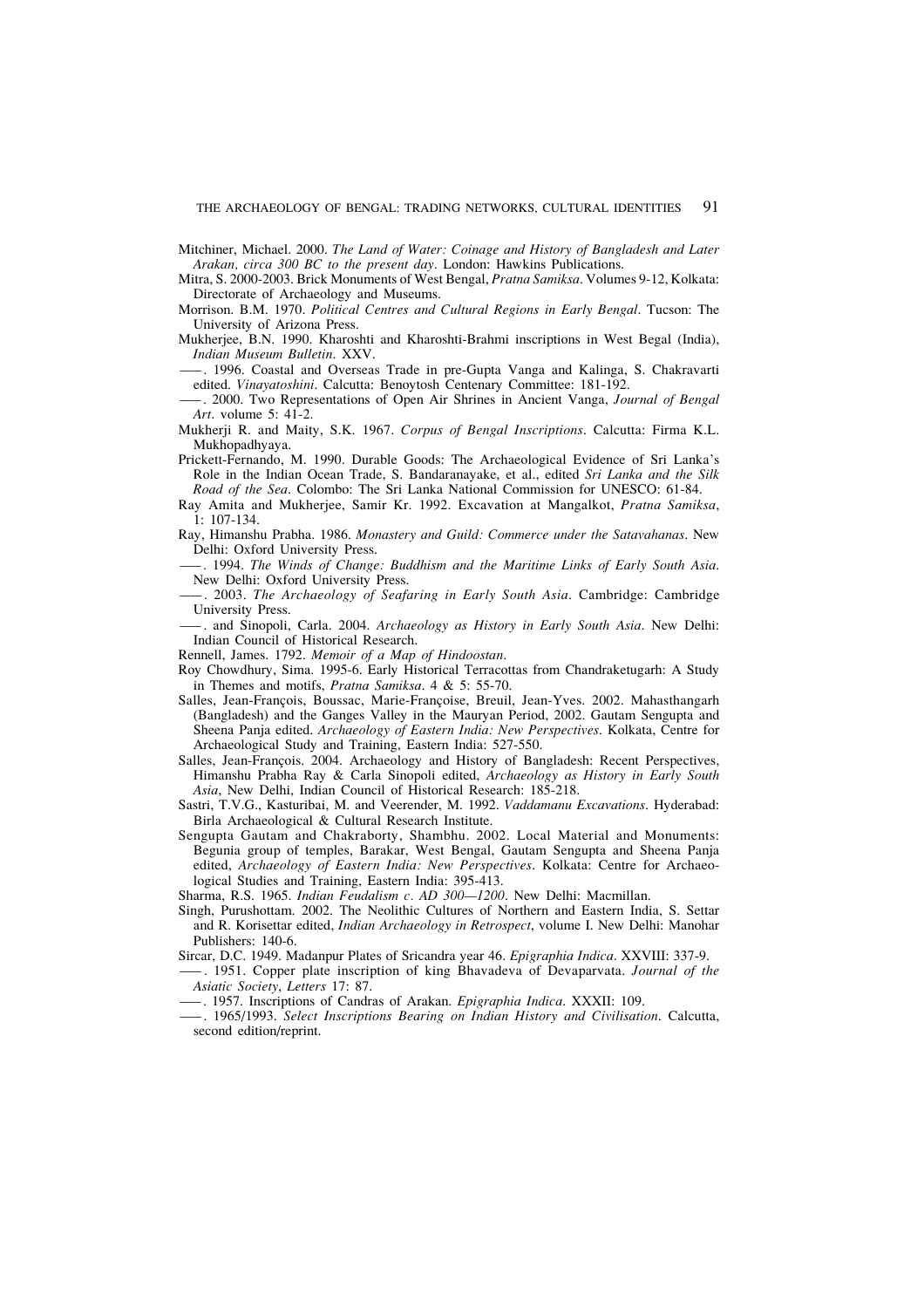——. 1967. Fragmentary copper-plate grant from Arakan. *Epigraphia Indica*. XXXVII: 1-66.

- Stein, M. Aurel. 1961. *Kalhana's Rajatarangini*. Delhi—Patna—Varanasi, Motilal Banarsidass.
- Subrahmanyam, R. 1964. *Salihundam, a Buddhist Site in Andhra Pradesh*. Hyderabad: Government of Andhra Pradesh.
- Talbot, Cynthia. 2001. *Precolonial India in Practice: Society, Region and Identity in Medieval Andhra*. New Delhi: Oxford University Press.
- Thaplyal, K.K. 1972. *Studies in Ancient Indian Seals*. Lucknow: Akhila Bharatiya Sanskrit Parishad.
- Weishaar, H.J., Roth, H. & Wijeyapala, W. 2001. *Ancient Ruhuna: Sri Lankan-German Archaeological Project in the Southern Province*. Mainz am Rhein: Verlag Philipp von Zabern.
- Wheeler, R.E.M., Ghosh A. and Krishna Deva. 1946. Arikamedu: and Indo-Roman Trading Station on the East Coast of India. *Ancient India*, 2: 17-124.
- Wicks, Robert S. 1992. *Money, Markets and Trade in Early Southeast Asia*. New York: Cornell University Press.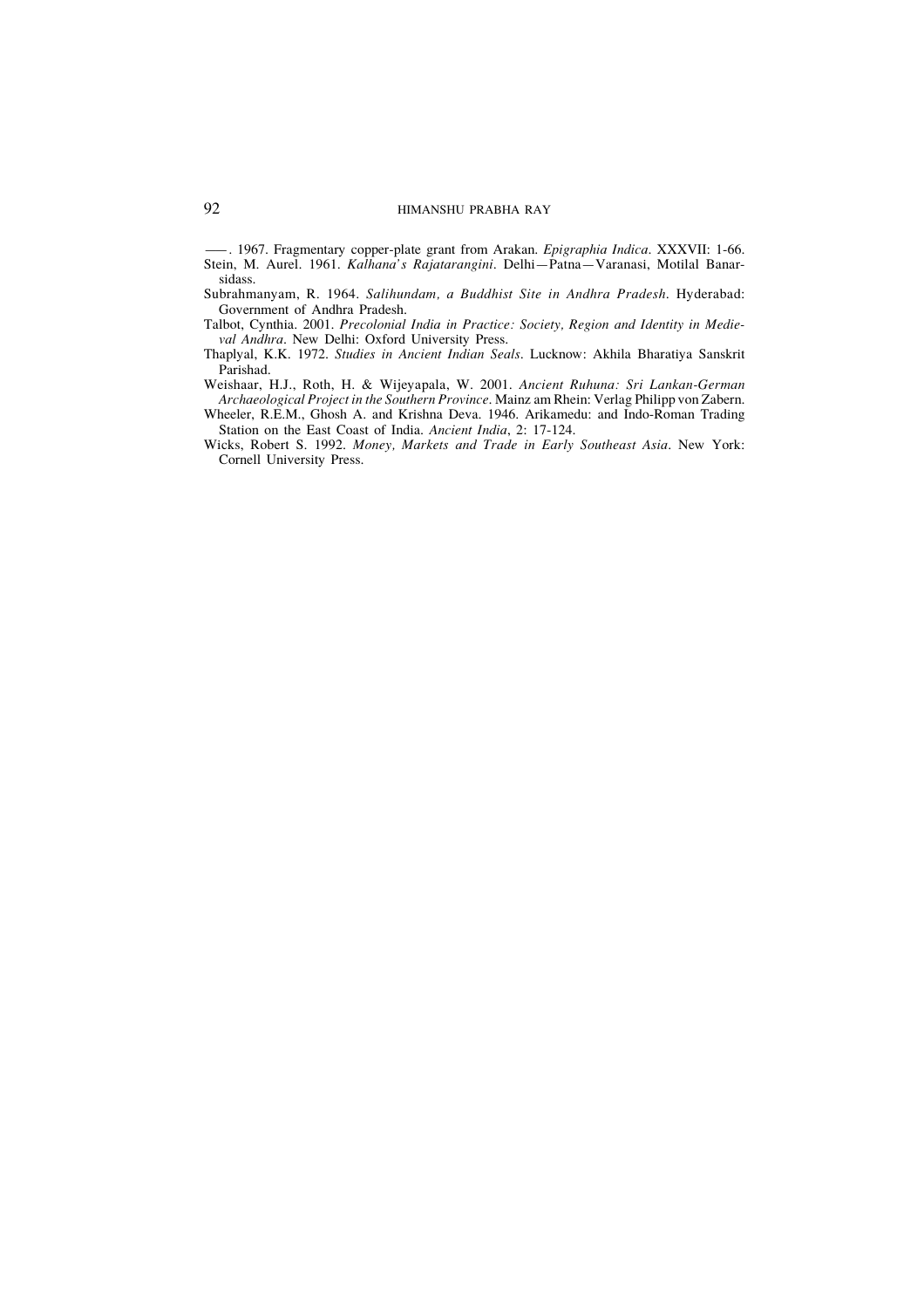

Map 1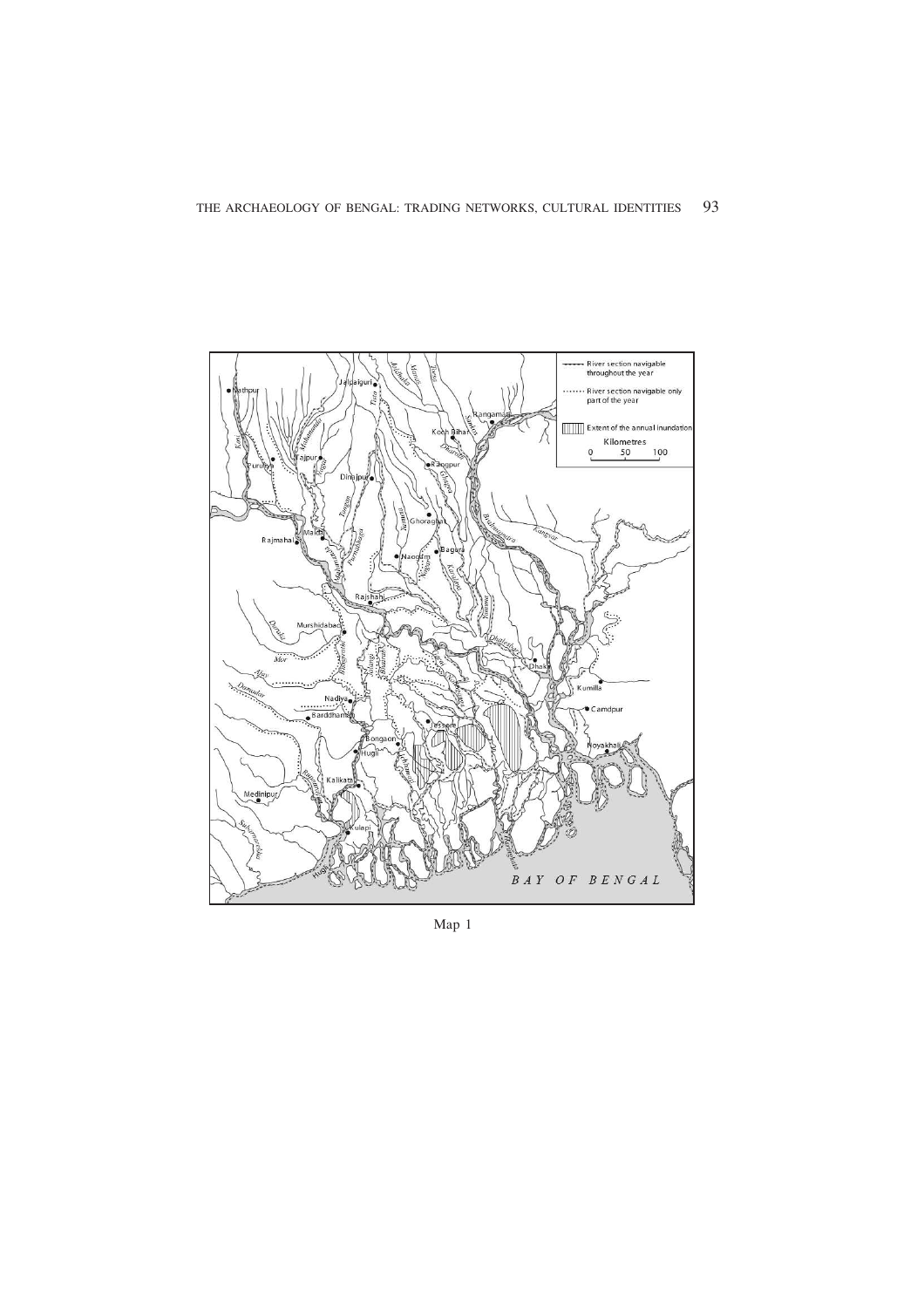

Direction of channel shift Zone of coastline variation

Flooplain

Map 2